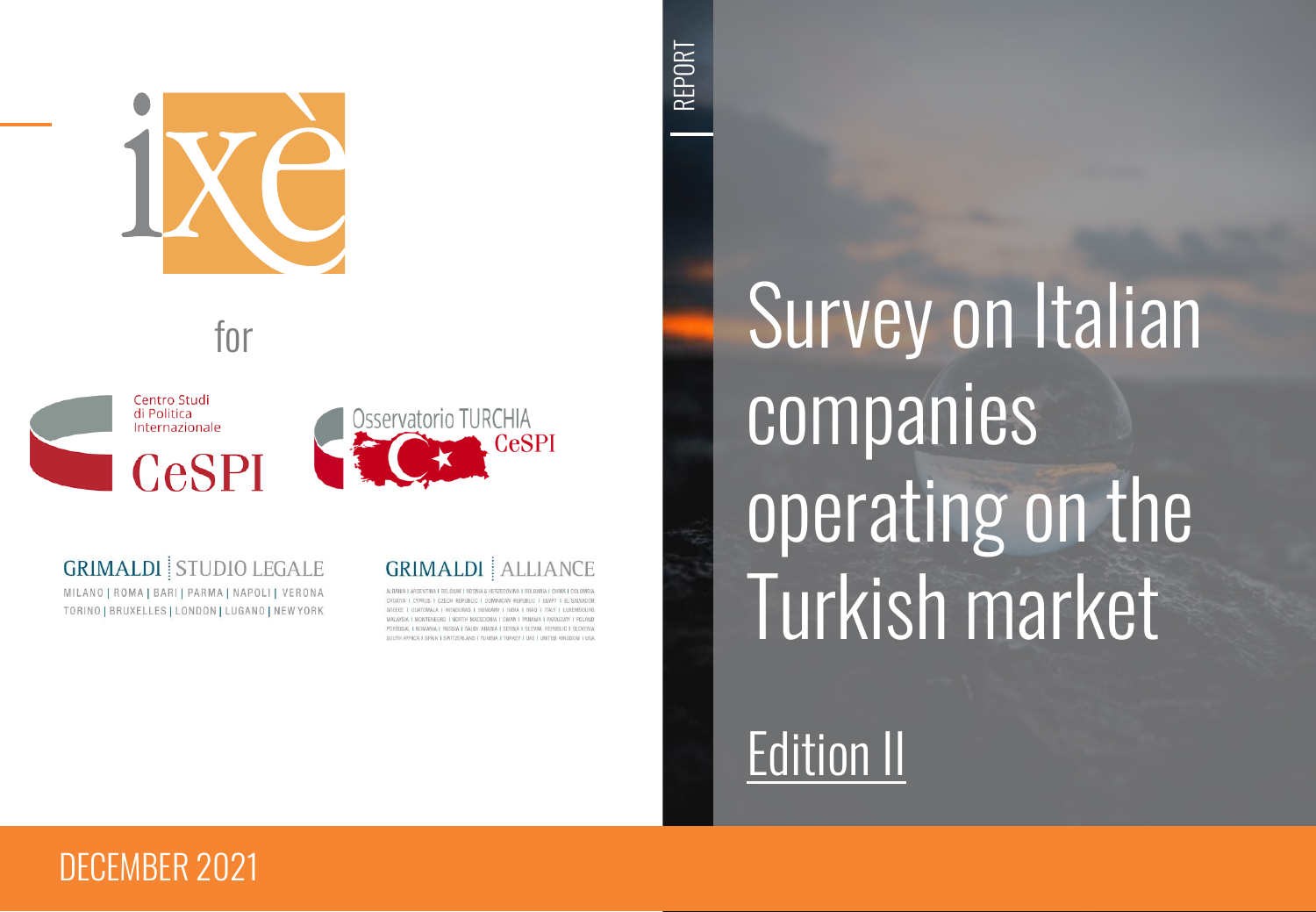



| CLIENT:                    | Centro Studi di Politica Internazionale - CeSPI |  |
|----------------------------|-------------------------------------------------|--|
| <b>CREATOR:</b>            | <b>ISTITUTO IXÈ SRL</b>                         |  |
| METHODOLOGY:               | SAMPLE QUANTITATIVE SURVEY                      |  |
| DATA COLLECTION METHOD:    | LANDLINE (CATI), MOBILE (CAMI) AND WEB (CAWI)   |  |
| SUBJECT:                   | <b>ITALIAN COMPANIES PRESENT IN TURKEY</b>      |  |
| <b>INTERVIEWED SAMPLE:</b> | SELECTED FROM THE ITALIAN TRADE AGENCY LISTS    |  |
| SAMPLE SIZE:               | 95 CASES* (out of 216 companies contacted)      |  |
| <b>DETECTION PERIOD:</b>   | NOVEMBER-DECEMBER 2021                          |  |

\* 95 companies started the interview, 44 completed it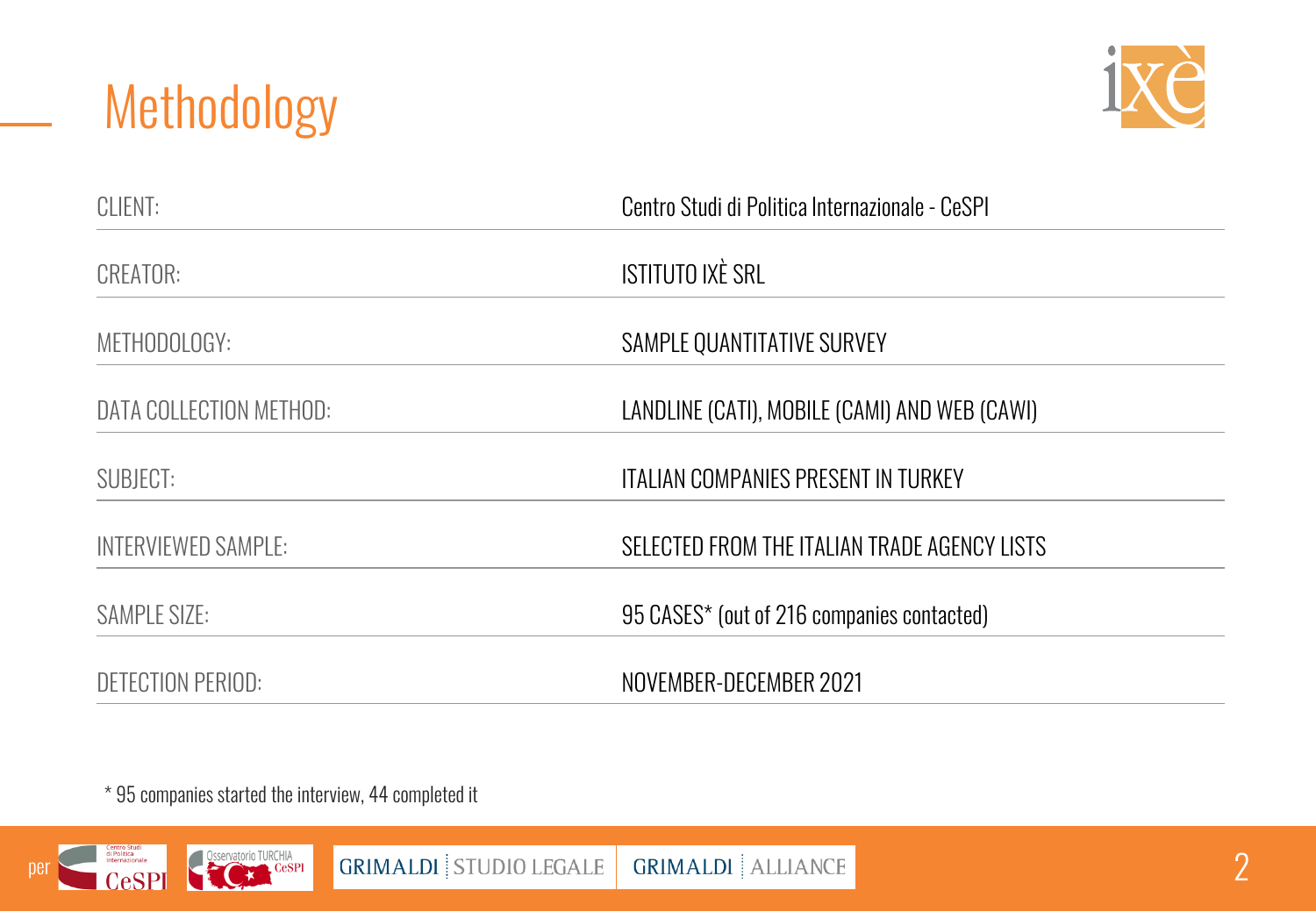### Composition of the sample



| <b>Business sector</b>                                             |     |
|--------------------------------------------------------------------|-----|
| Clothing and Accessories                                           | 6,3 |
| Agri-Food                                                          | 6,3 |
| Agroindustry and Machinery                                         | 4,2 |
| Electrical Equipment                                               | 1,1 |
| Automotive, Aeronautics, Navigation,<br><b>Industrial Vehicles</b> | 9,5 |
| Paper and Packaging                                                | 2,1 |
| Chemistry                                                          | 7,4 |
| Construction - Infrastructure - Materials -<br>Engineering         | 5,3 |
| Household appliances, Lighting, Household<br>goods                 | 3,2 |
| Electronics, Medical                                               | 4,2 |
| Energy                                                             | 5,3 |

| Pharmaceutical                           | 3,2  |
|------------------------------------------|------|
| Jewelry and Costume jewelry              | 1,1  |
| Rubber and Plastic                       | 2,1  |
| Mechanics and Plants                     | 10,5 |
| Metallurgy and Steel Industry            | 5,3  |
| Engines, Turbines, Heating app.          | 4,2  |
| Services - Banking, Financial, Insurance | 8,4  |
| Services - ICT, E-Commerce               | 1,1  |
| Telecommunications                       | 1,1  |
| Transportation                           | 5,3  |
| Tourism                                  | 3,2  |

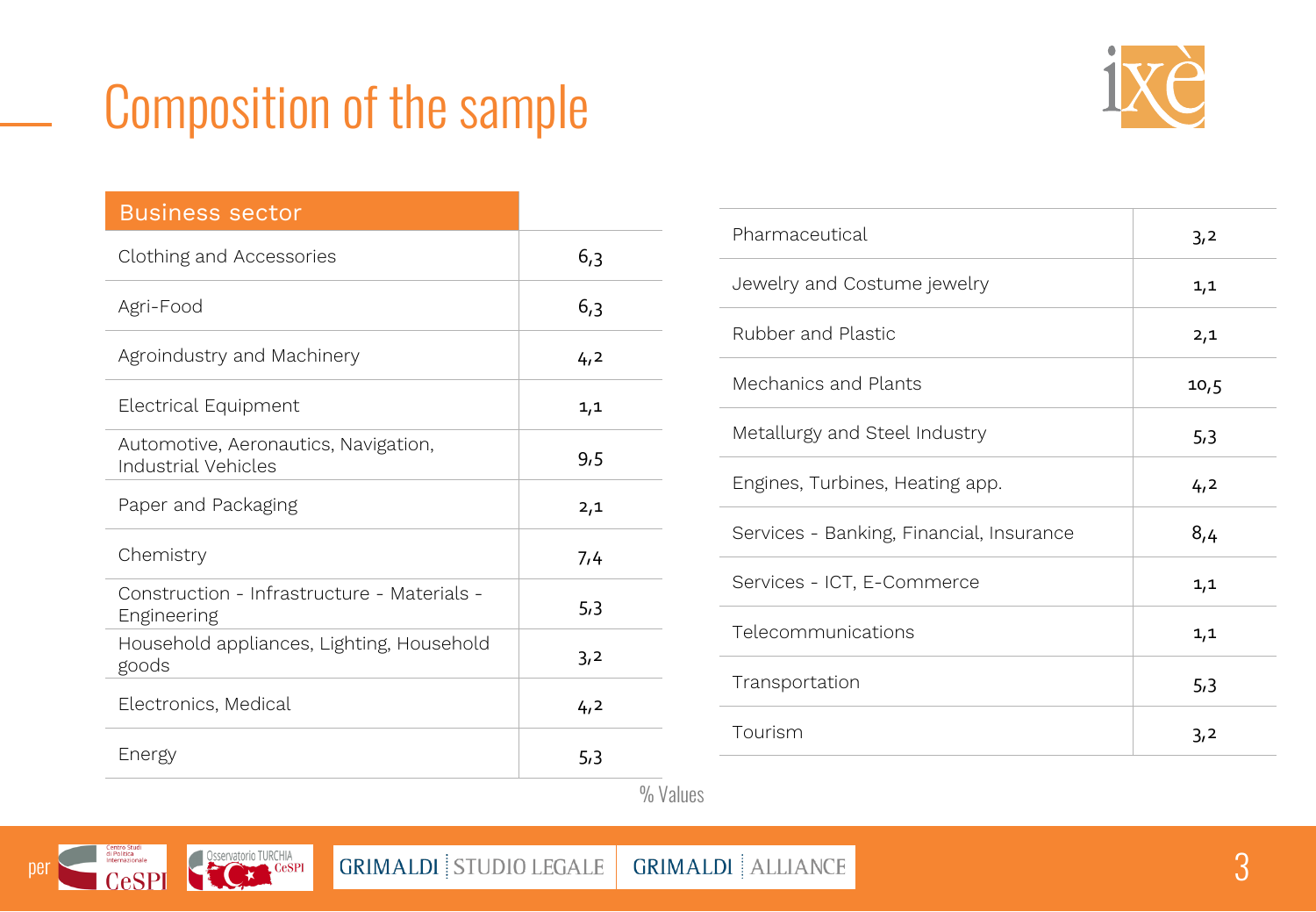## Composition of the sample



| Macro-area<br>(Head house) |      |
|----------------------------|------|
| Northwest                  | 31,9 |
| Northeast                  | 13,6 |
| Center                     | 16,0 |
| South-Islands              | 38,6 |

| Turnover class               |      |
|------------------------------|------|
| Up to 500.000 €              | 2,3  |
| 500.001 - 1.000.000 €        | 2,3  |
| $1.000.001 - 2.000.000 \in$  | 13,6 |
| $2.000.001 - 5.000.000 \in$  | 11,4 |
| $5.000.001 - 10.000.000 \in$ | 6,8  |
| Over 10.000.000 €            | 31,8 |
| Not responding               | 31,8 |

| Number of employees |      |
|---------------------|------|
| Up to $5$           | 6,9  |
| $6 - 9$             | 6,8  |
| $10 - 29$           | 6,8  |
| $30 - 49$           | 2,3  |
| 50-99               | 15,9 |
| 100-199             | 9,1  |
| 200-299             | 4,5  |
| 300-399             | 2,3  |
| 400 and over        | 40,9 |

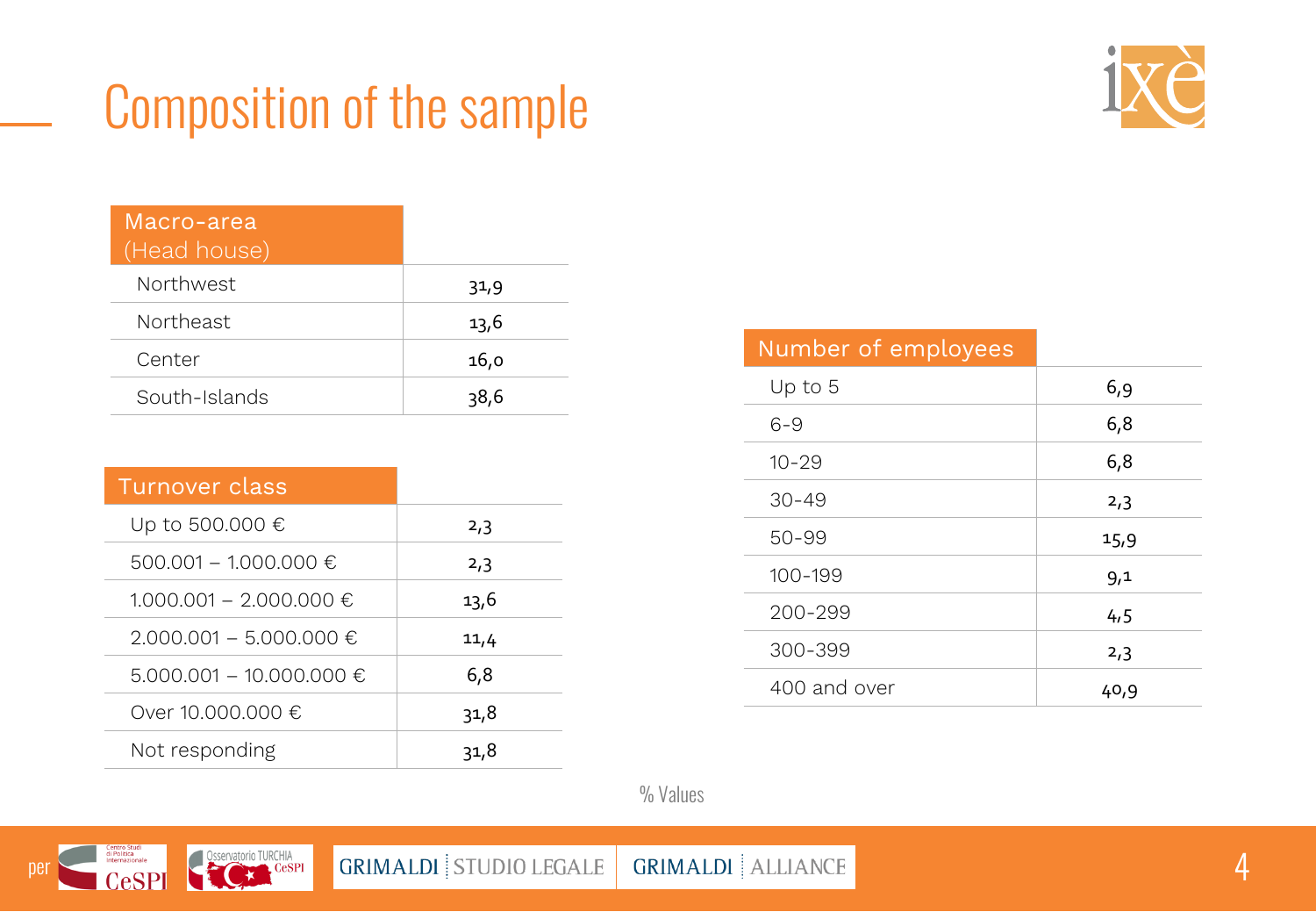# SUMMARY NOTES

 $\mathcal{L} = \mathcal{L}$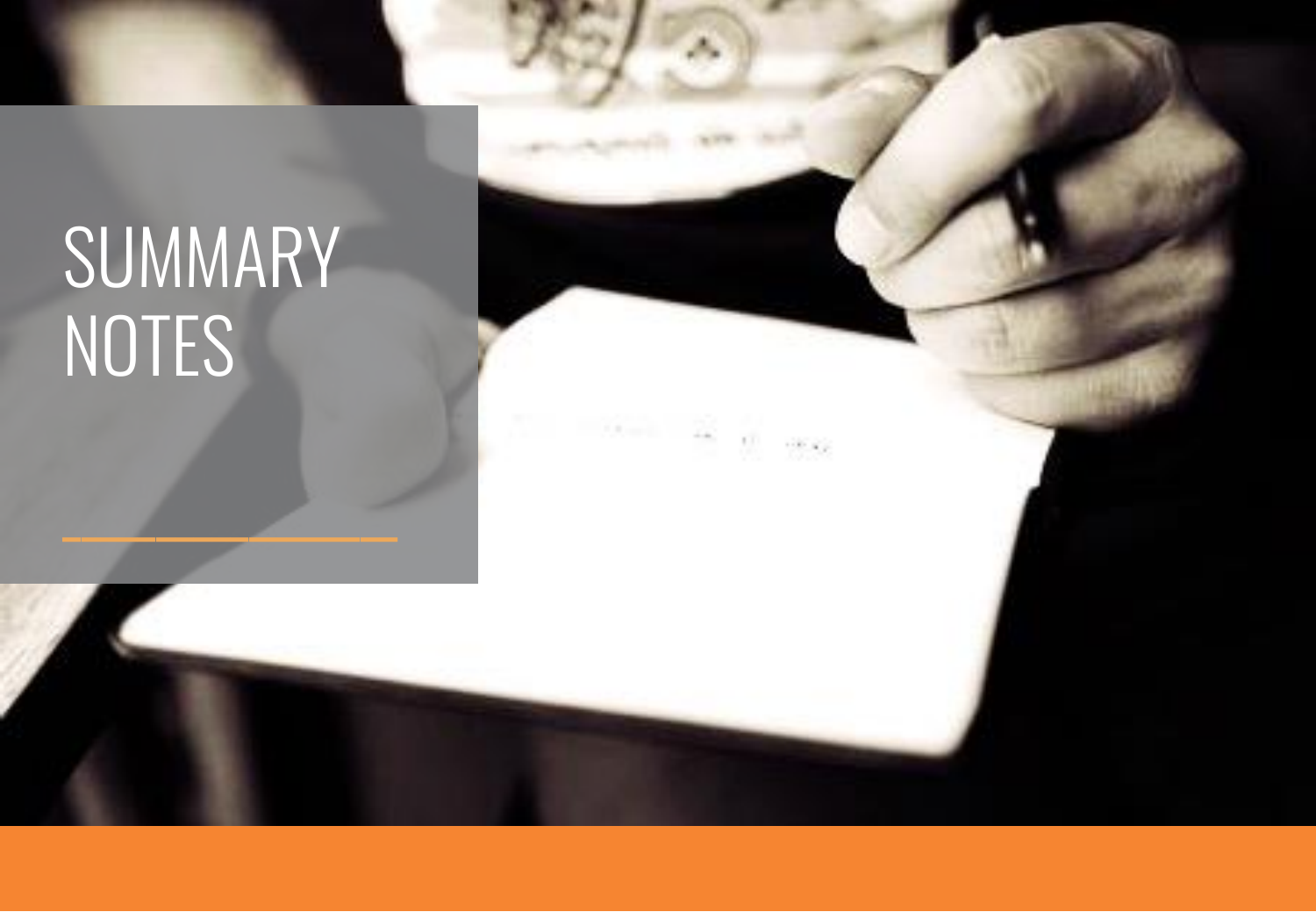

#### COMPANIES INTERVIEWED

The 95 companies involved in the survey have diversified relations with Turkey:

 $\checkmark$  the majority (67%) produce in Turkey,

- $\checkmark$  over half (55%) import from Turkey, and
- $\checkmark$  a substantially identical share (54%) export to Turkey.

29% of companies have business relationships of all three types at the same time.

For just under half of the companies (44%) the Turkish market is the prevailing one.

In 46% of cases, these are companies from Northern Italy, with a prevalent component (32%) from the Northwest, but the share of companies from the South is also significant.

The sectors are very diversified, with relatively higher percentages of Mechanics and Plants (11%), and Automotive companies (10%). The presence of services is more limited, although Finance & Insurance has a certain weight (8%).

The size is generally large (50% have a turnover of over 2 million Euros and 57% have over 100 employees).

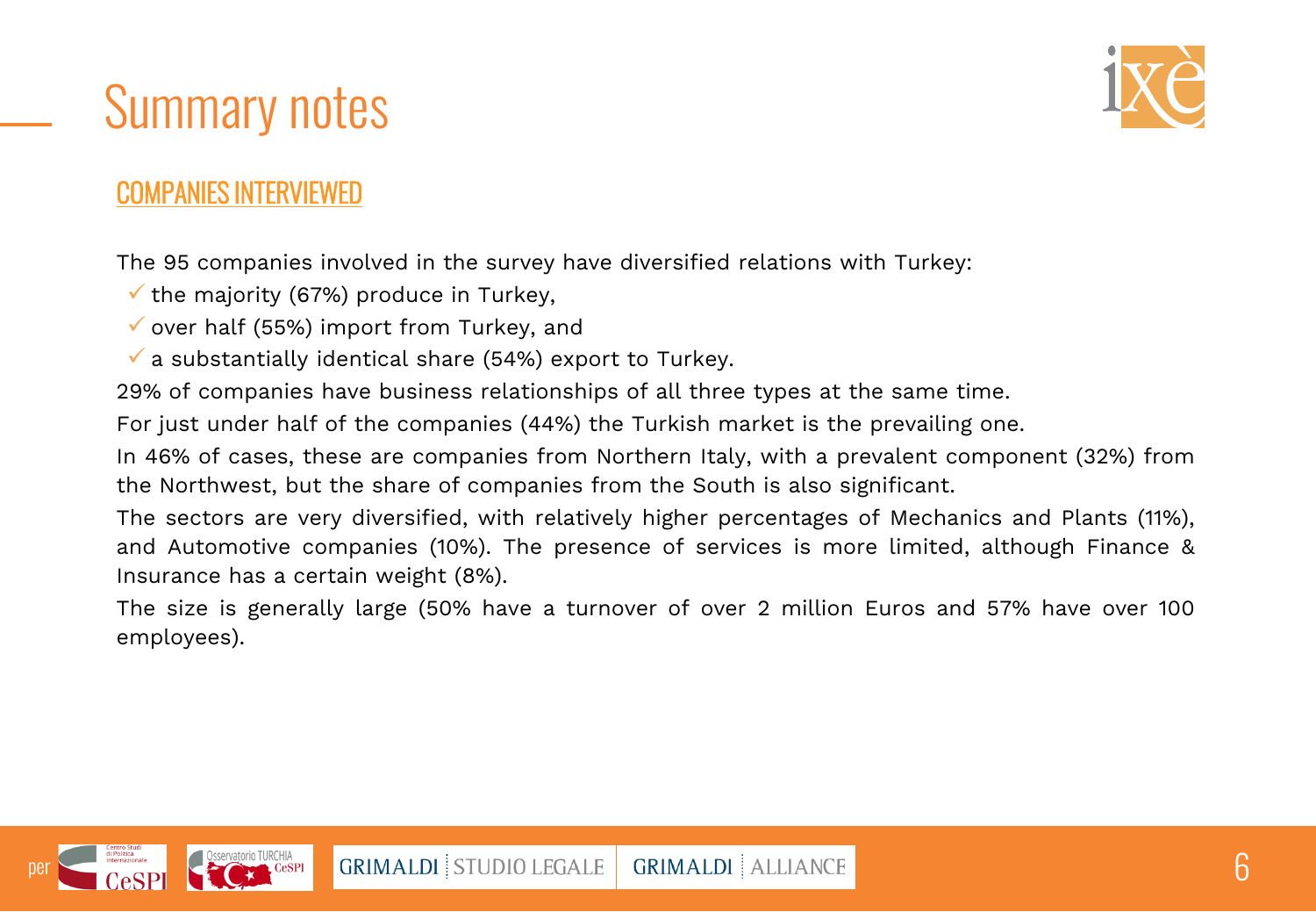



#### EVALUATIONS

- ✓ Italian companies arriving in this country are **largely satisfied (79%) with relations with the Turkish market**, considered **solid and safe** for entrepreneurial activity by 86% of the interviewees (stable figure compared to two years ago); the same share (86%) stated that they could recommend other companies to invest in this market.
- ✓ One of the favorable aspects of business in this country is linked to the **geopolitical positioning**, which is **considered positive by 8 out of 10 companies**; only 11% consider it a negative factor, especially those with export relationships.
- $\checkmark$  Consistent with this figure, almost all (93%) of companies believe that the Turkish market also represents a **bridgehead for accessing other countries in the area or on the African continent**; in this regard, there is great favor compared to a possible Italian-Turkish partnership to enter a third market.
- $\checkmark$  The centrality of Turkey has strengthened following the pandemic, which has placed the country in a strategic position in the new global supply chains: 83% of the companies interviewed are convinced of this, with more emphatic evaluations among those who produce in Turkish territory.

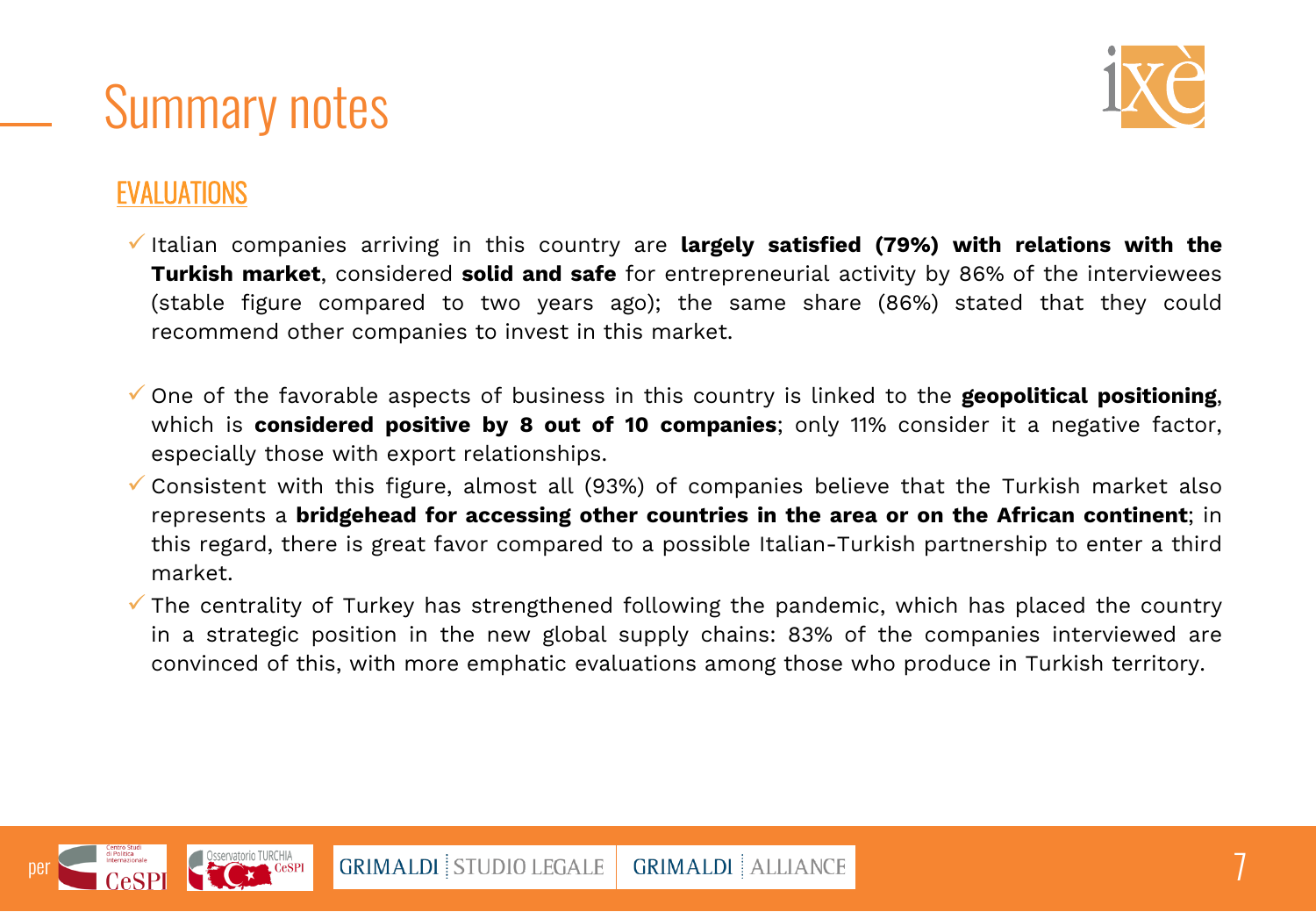

- $\checkmark$  The Turkish system is widely appreciated as a whole, although moderate tones (quite adequate) prevail over all aspects rather than enthusiastic ones (completely adequate):
	- o the **tax system** is considered **adequate by 80% of companies** ("completely" for 27%),
	- o the same goes for the **legal system** with a value of 80% ("completely" for 18%),
	- o a slightly lower share (**74%**) but growing compared to what emerged in the previous survey of 2019, considers the **judicial system** adequate ("completely" for 14%).
- ✓ For **half of the companies the image that Italians have of Turkey is better than reality**; 29%, on the other hand, believe that in Italy there are negative prejudices about that country. This figure marks a strong worsening compared to what emerged in 2019, when it was a relative majority of companies that considered the reality to be better than perceived among Italians.
- ✓ Most companies do not consider the climate of concern in terms of **degradation of the rule of law and human rights problematic: for 52% it will not affect the business** at all and a further 20% believe that the impact will not be particularly negative. More than 1 in 5 companies, however, show some concern about this.
- ✓ The wide **openness to the accession of Turkey to the European Union** by the companies that operate there is confirmed. For **67%**, accession to the EU would mainly represent an opportunity and only 1 in 10 are more aware of the risky aspects for their business.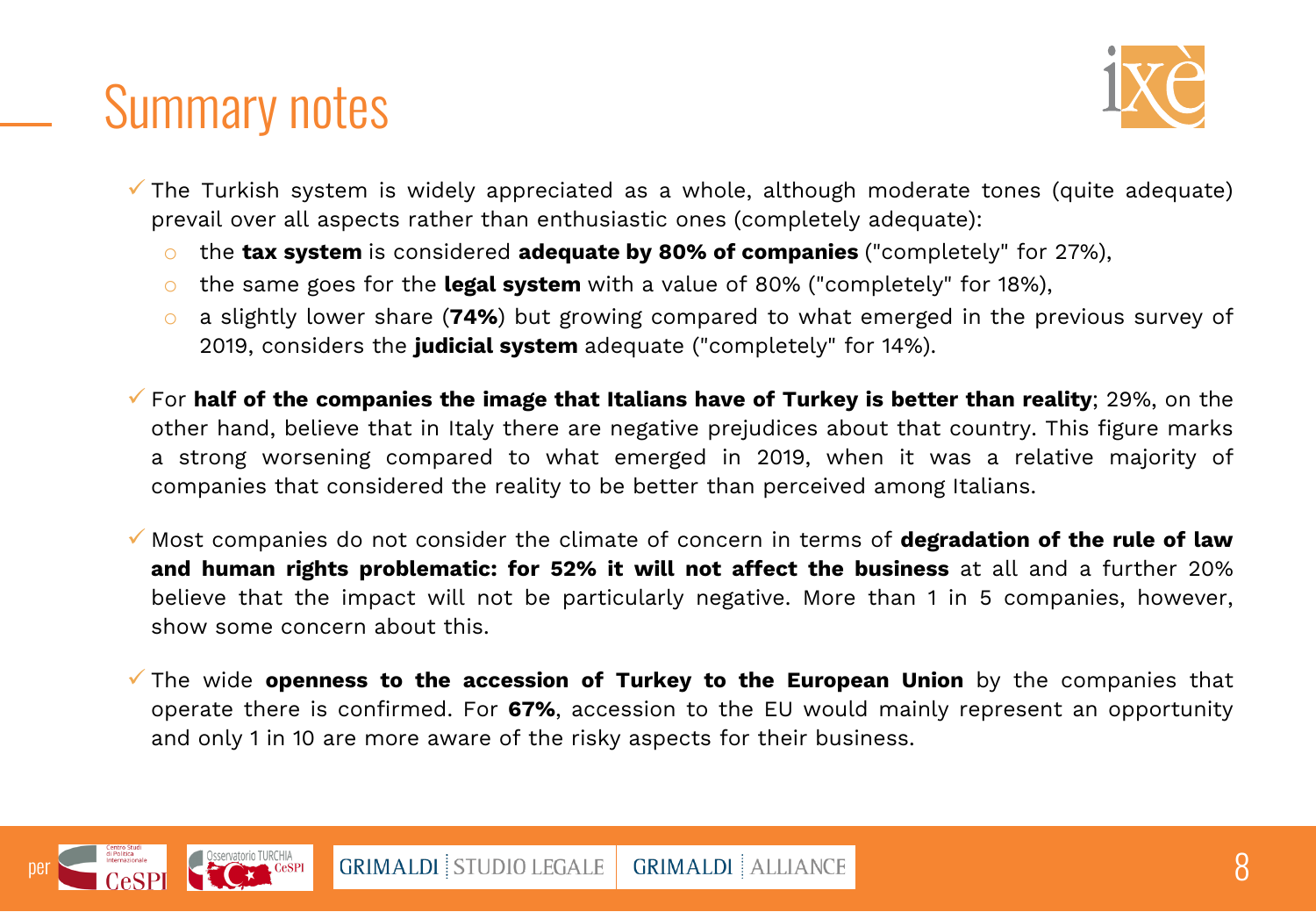

- $\checkmark$  The commercial partnership between Italy and Turkey, already very important, will be further strengthened according to the companies: the Turkish government's goal of **increasing the trade exchange from 20 to 30 billion dollars is achievable for 8 out of 10**.
- ✓ **87%** of companies take **advantage of investing in Turkey**, also thanks to the **government campaign to support foreign investments** and for **82%** a factor of great attraction is also represented by **massive interventions in infrastructures** and major works.
- ✓ Contrary to what was observed two years ago, doubts emerge about the effects of **monetary stability and exchange rates at the top of the Central Bank** on economic activities: **only 22% of them think they have a positive effect**.
- $\checkmark$  Consistently with this data, called to indicate the critical issues for investments in Turkey, companies very frequently use the term "instability", referring to the currency, or with political connotations. Still on the economic front, we find several references to inflation and devaluation.
- ✓ **The evolution of the institutional system** towards a presidential system would not be irrelevant for economic activities: most companies **(55%) foreshadow a change for the worse, while the centralization of power would be positive for the economic context** according to 18% of the sample.

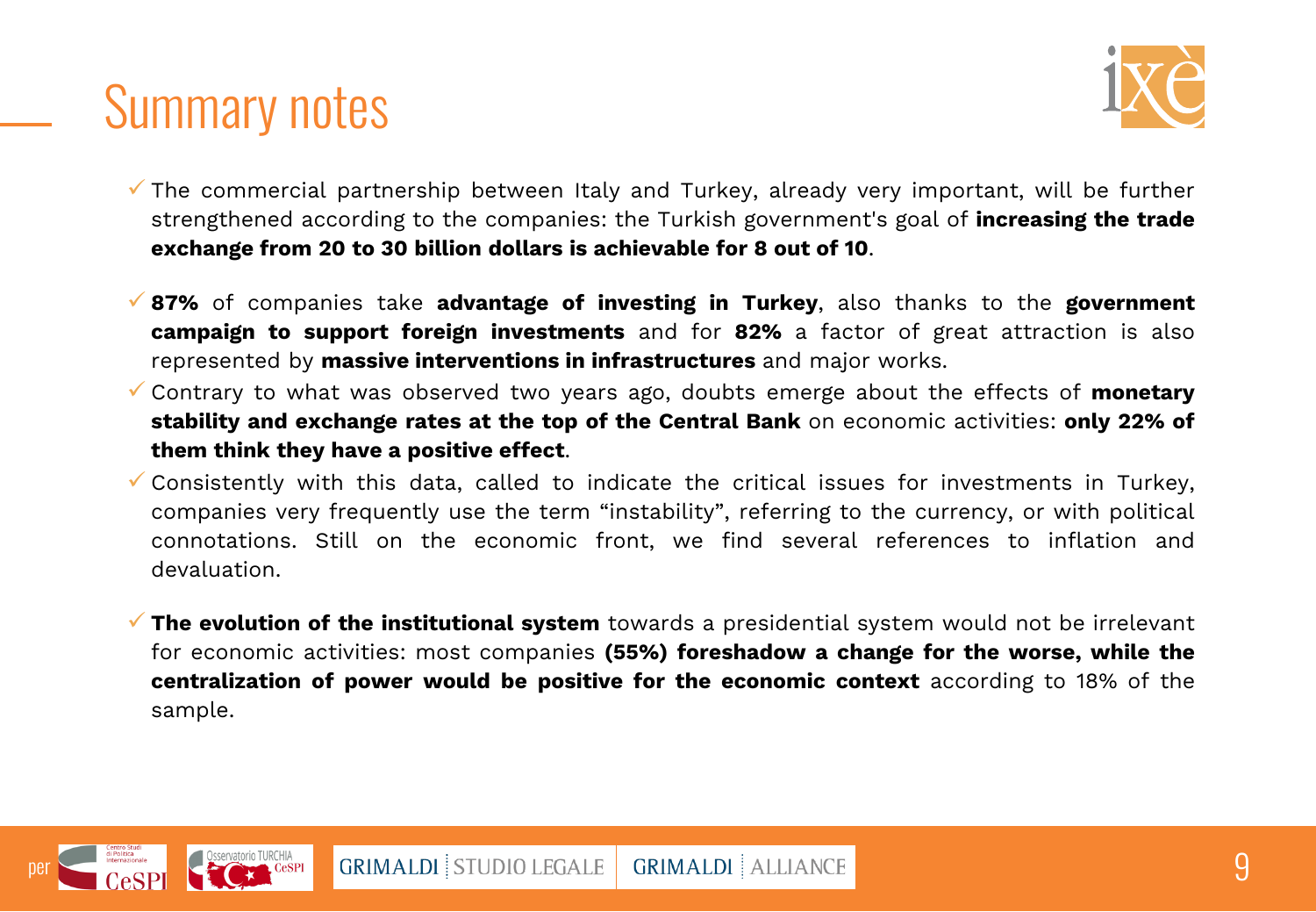

- ✓ Taken **as a whole, the Turkish economic model is judged to be adequate for attracting investments by half of the companies consulted**: perfectly adequate for 16% and sufficiently adequate for 31%. Compared to what was recorded in 2019, the share of companies that express doubts about the adequacy of the Turkish model or prefer to suspend judgment has significantly increased.
- ✓ A slightly higher share (53%) believe that the Turkish economy is in a **favorable phase for investments**.

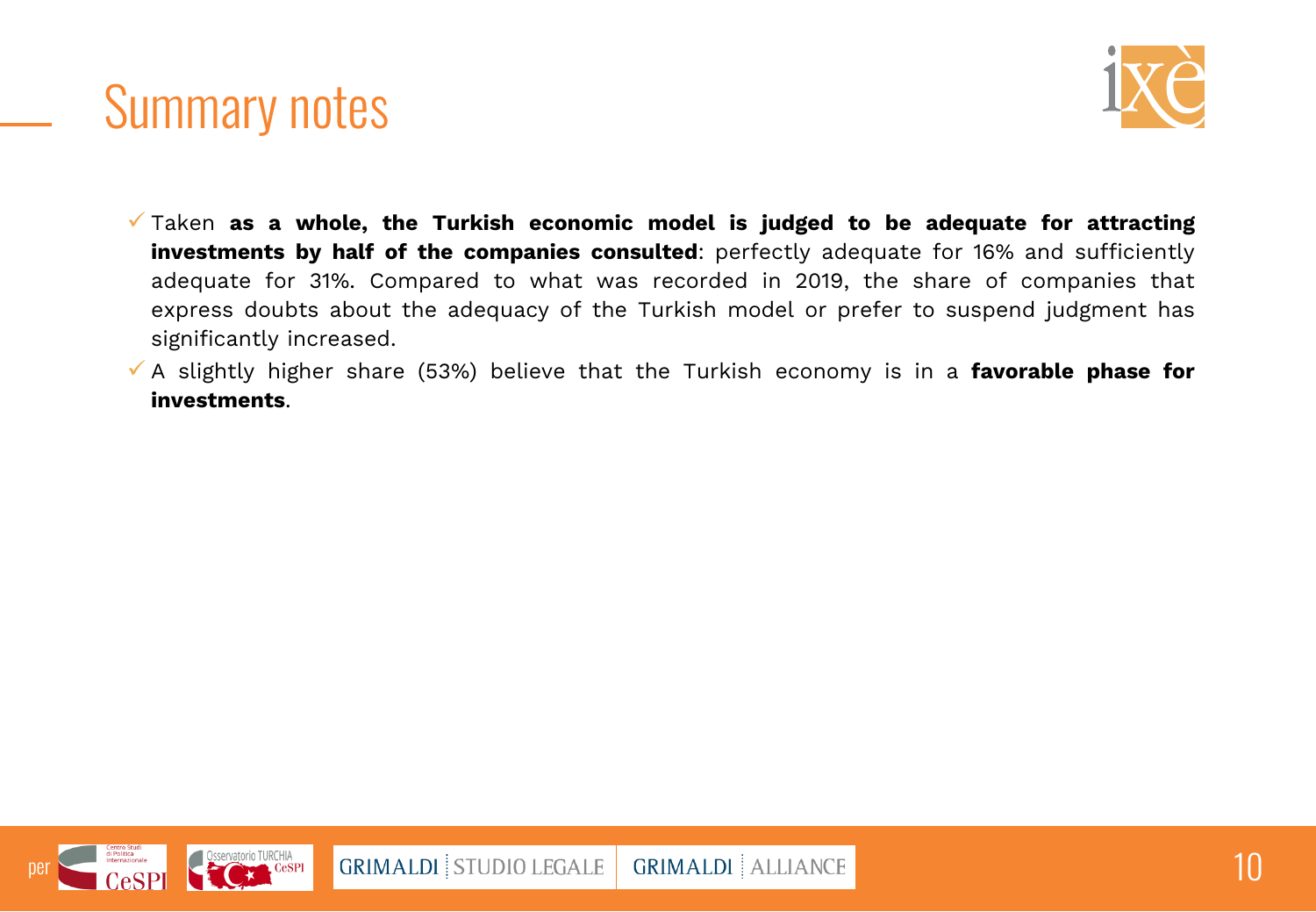# ANALYSIS OF THE RESULTS

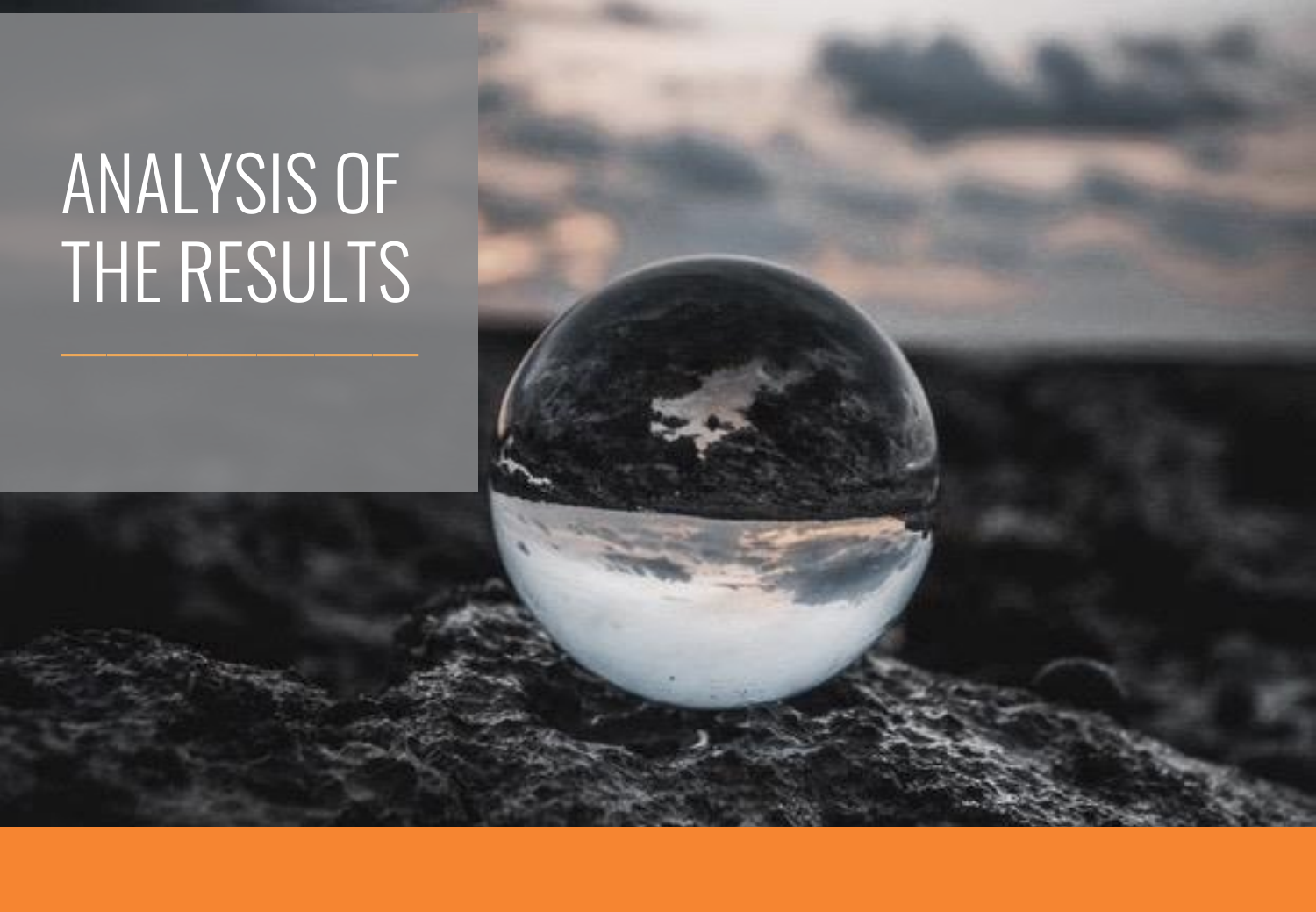### Types of relations



What trade relations does your company have with Turkey? Multiple answers possible % Values Export to Turkey Import from Turkey Produce in Turkey **54**% **55**% **67**% 9% 4% 4% 29%  $12\%$   $13\%$ 29%



Per Cespi Cespi Contraction de Turchila de Cesar de Casar de Casar de Casar de Casar de Casar de Casar de Casar de Casar de Casar de Casar de Casar de Casar de Casar de Casar de Casar de Casar de Casar de Casar de Casar de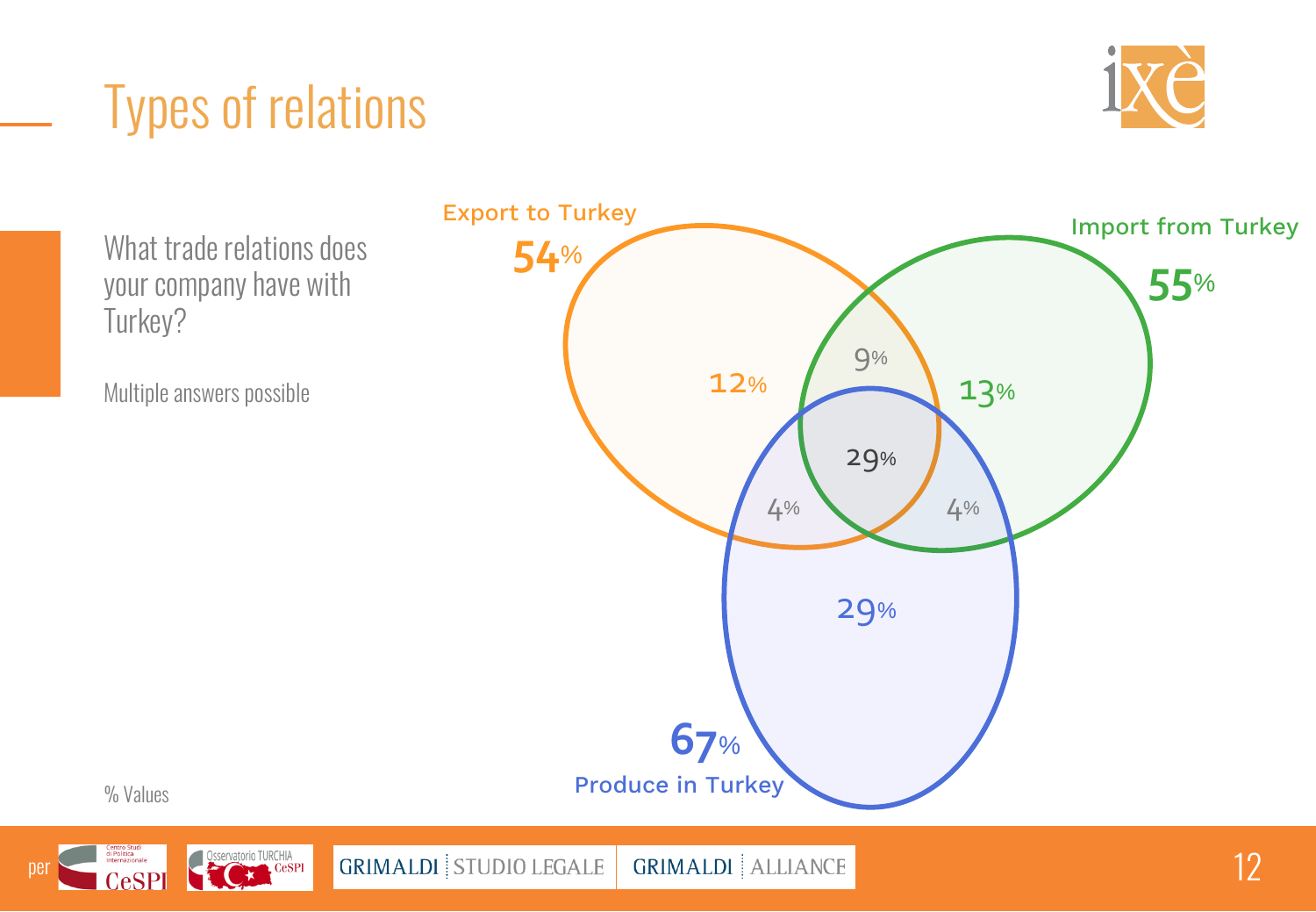#### Impact of activities in Turkey



What percentage of the total turnover do your company's activities in Turkey represent?







Per Constant Conservation TURCHIA CESPI GRIMALDI STUDIO LEGALE GRIMALDI ALLIANCE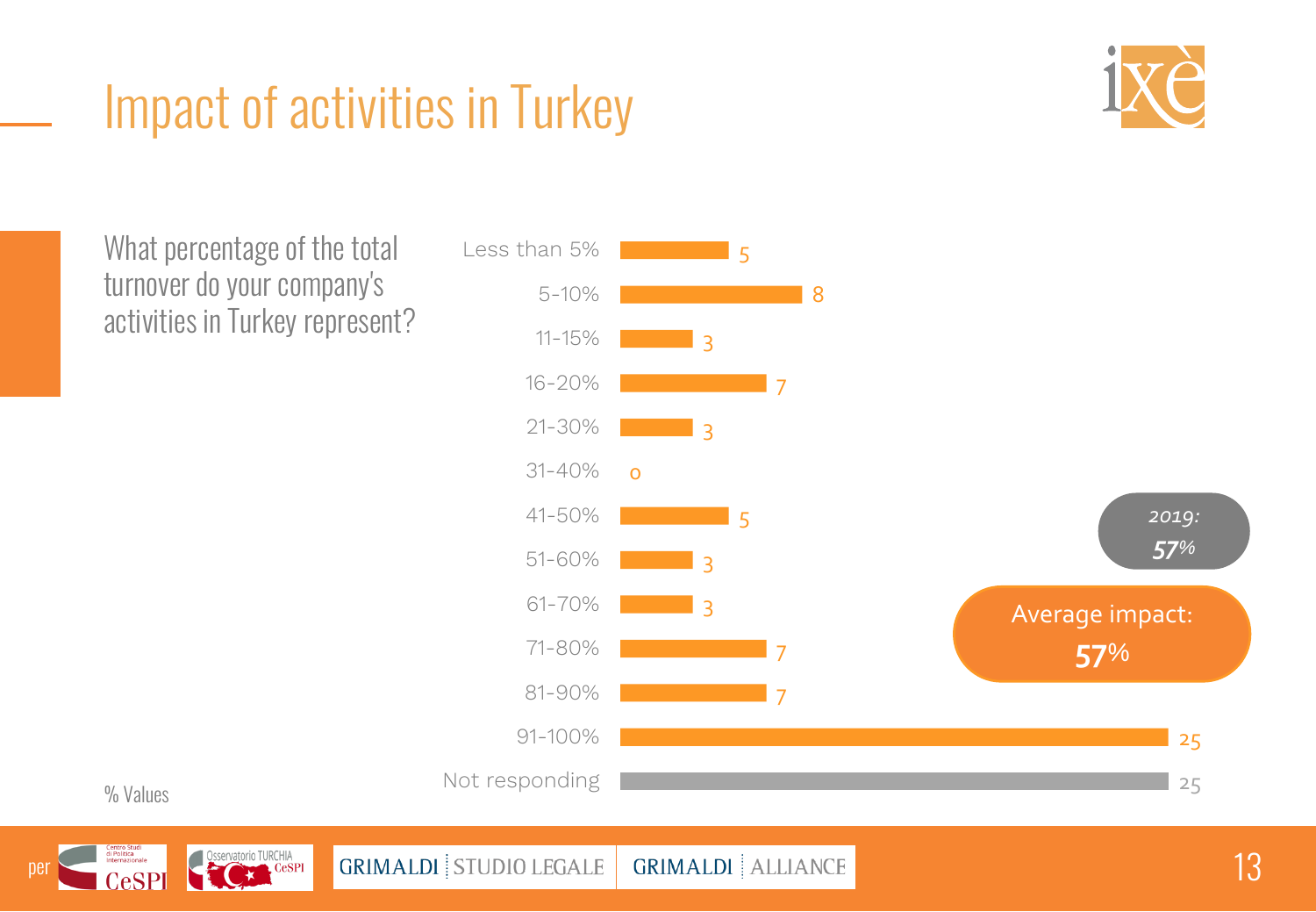# Satisfaction with the activities in Turkey





% Values



Per Cespi Cespi Coservatorio TURCHIA GRIMALDI STUDIO LEGALE GRIMALDI ALLIANCE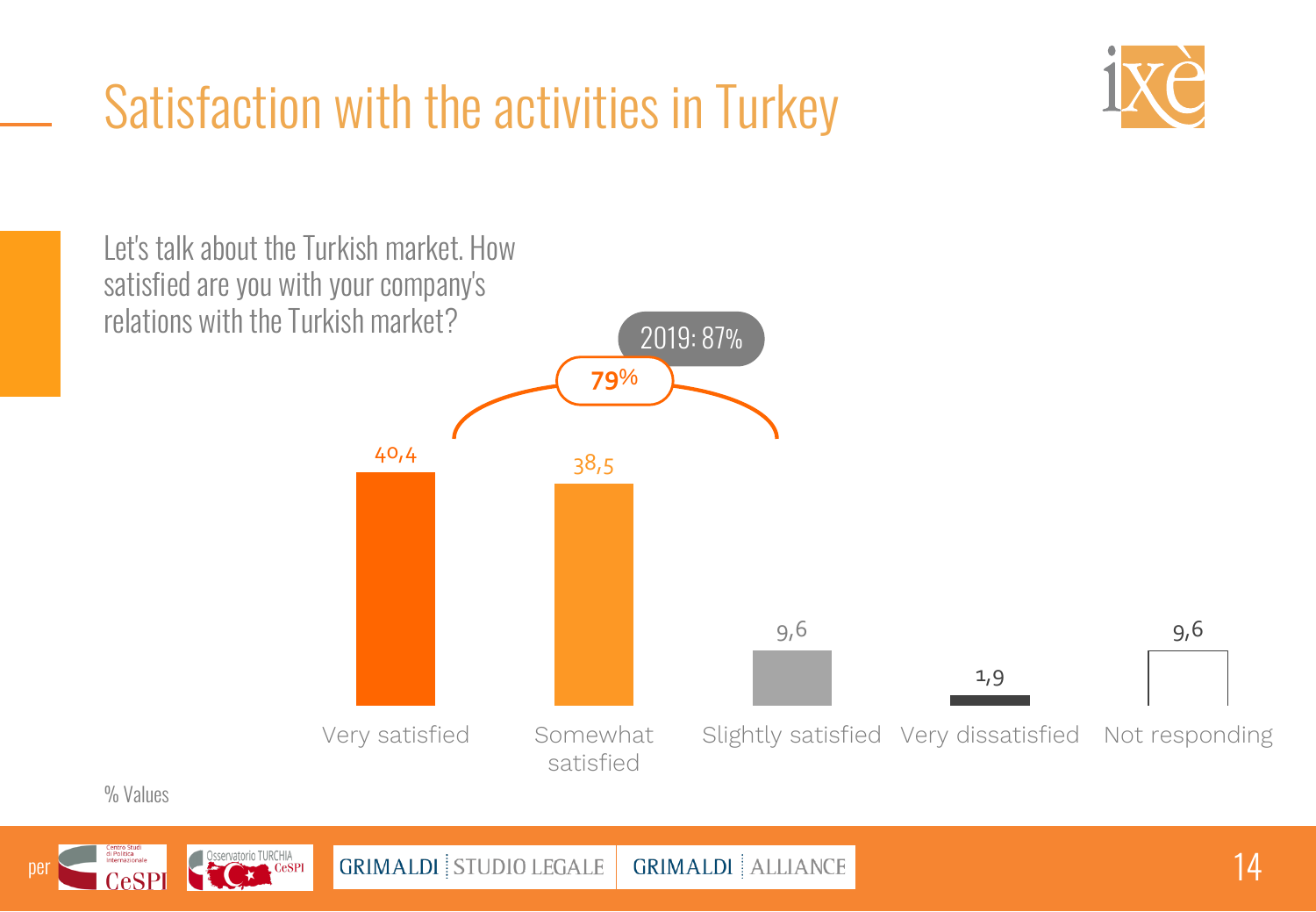# Promotion of the Turkish market



2019: 87% 64,7 21,6 7,8  $3,9$  2,0 Certainly yes Probably yes Probably not Certainly not Not responding **86**% Would you advise other Italian companies to invest in the Turkish market?

#### % Values



Per Constant Constant Constant Constant Constant Constant Constant Constant Constant Constant Constant Constant Constant Constant Constant Constant Constant Constant Constant Constant Constant Constant Constant Constant Co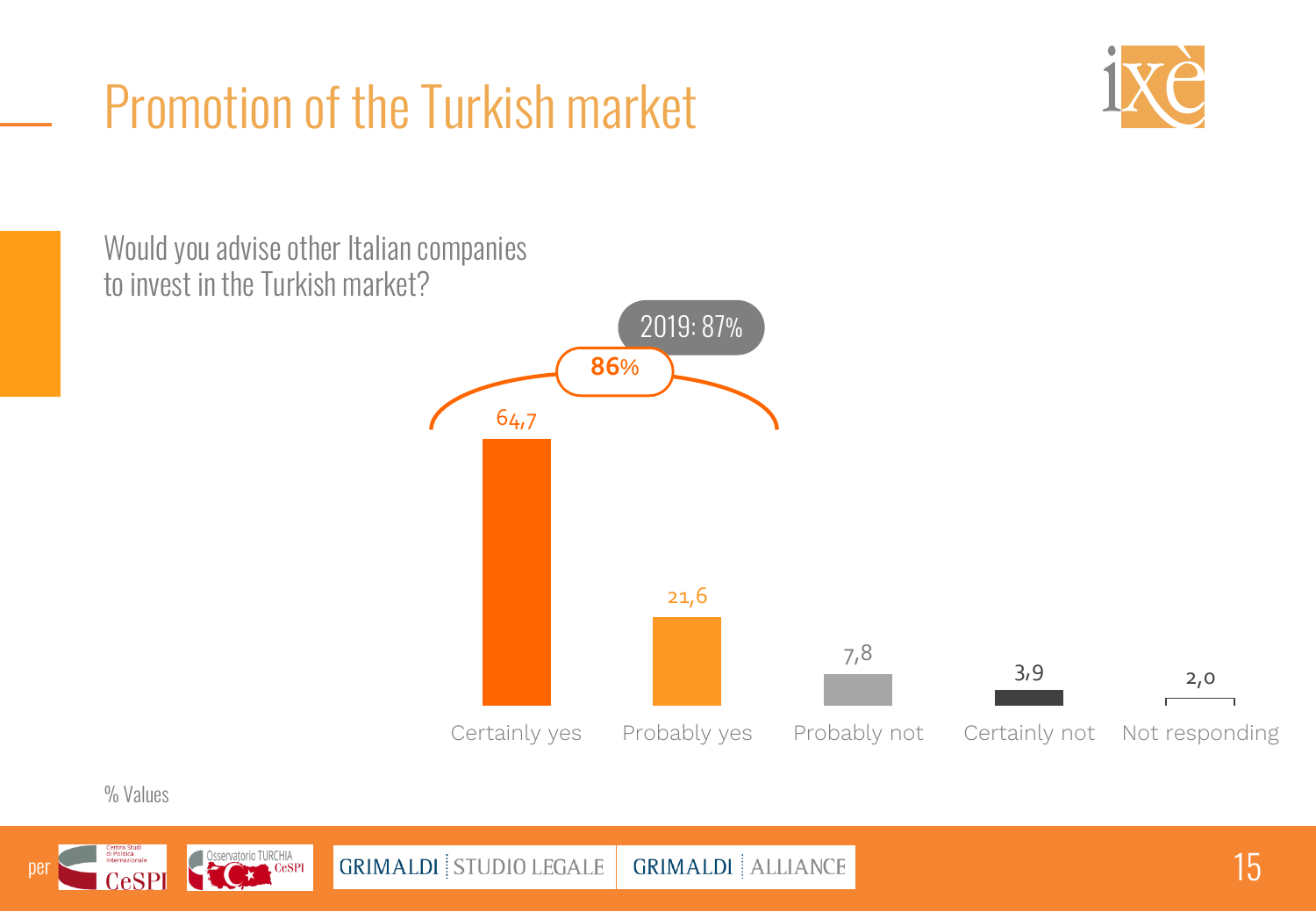### Solidity of the Turkish market



2019: 85% 31,4 54,9 9,8 3,9 To a great extent To a moderate extent To a small extent Not at all Not responding **86**% Do you believe that the Turkish market is solid and safe for doing business?

% Values



Per Cesar Cesar Cesar Cesar Cesar Cesar Cesar Cesar Cesar Cesar Cesar Cesar Cesar Cesar Cesar Cesar Cesar Cesar Cesar Cesar Cesar Cesar Cesar Cesar Cesar Cesar Cesar Cesar Cesar Cesar Cesar Cesar Cesar Cesar Cesar Cesar Ce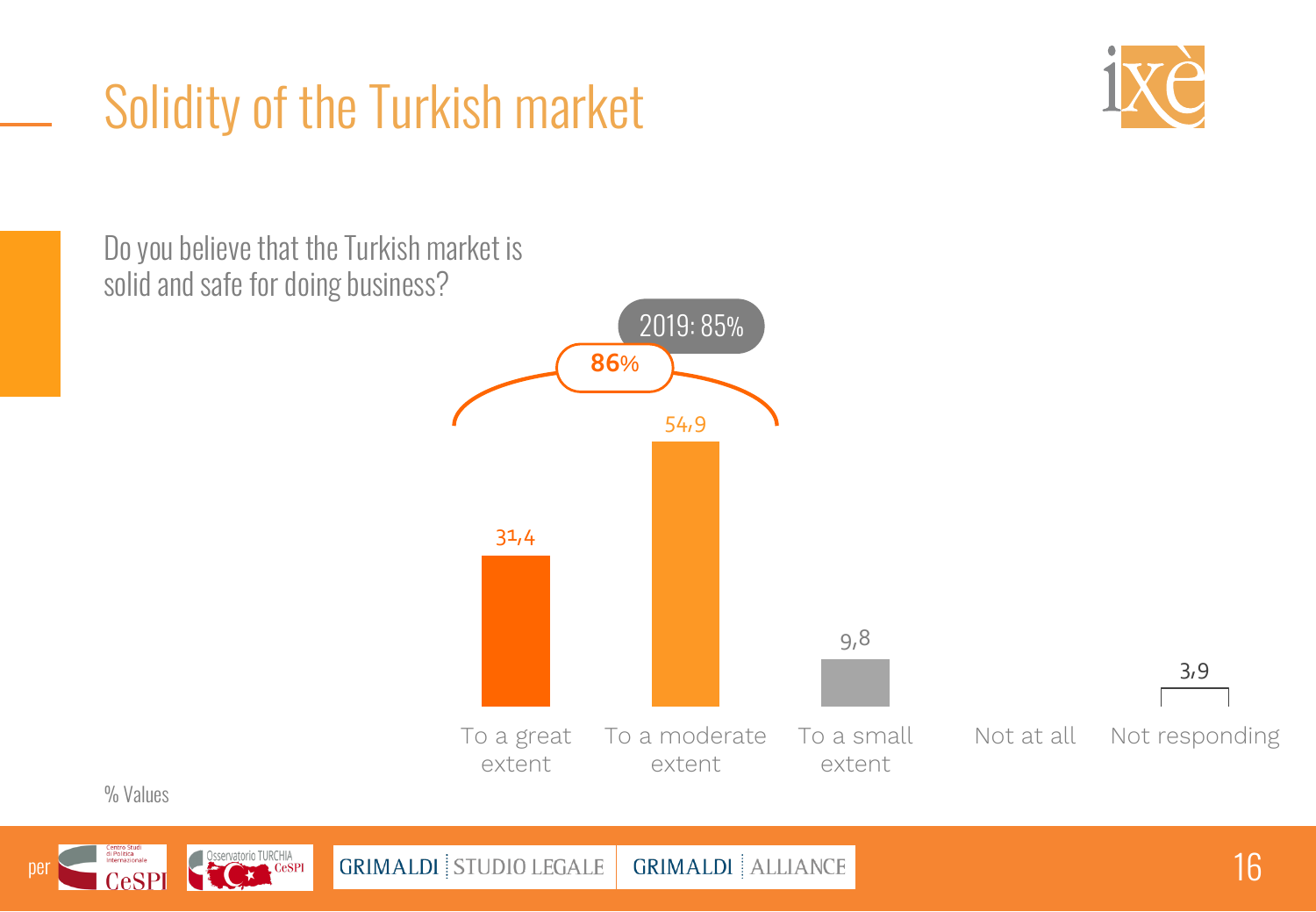#### Adequacy of the Turkish system



How do you judge the adequacy of the Turkish system for attracting investments and doing business, in terms of:

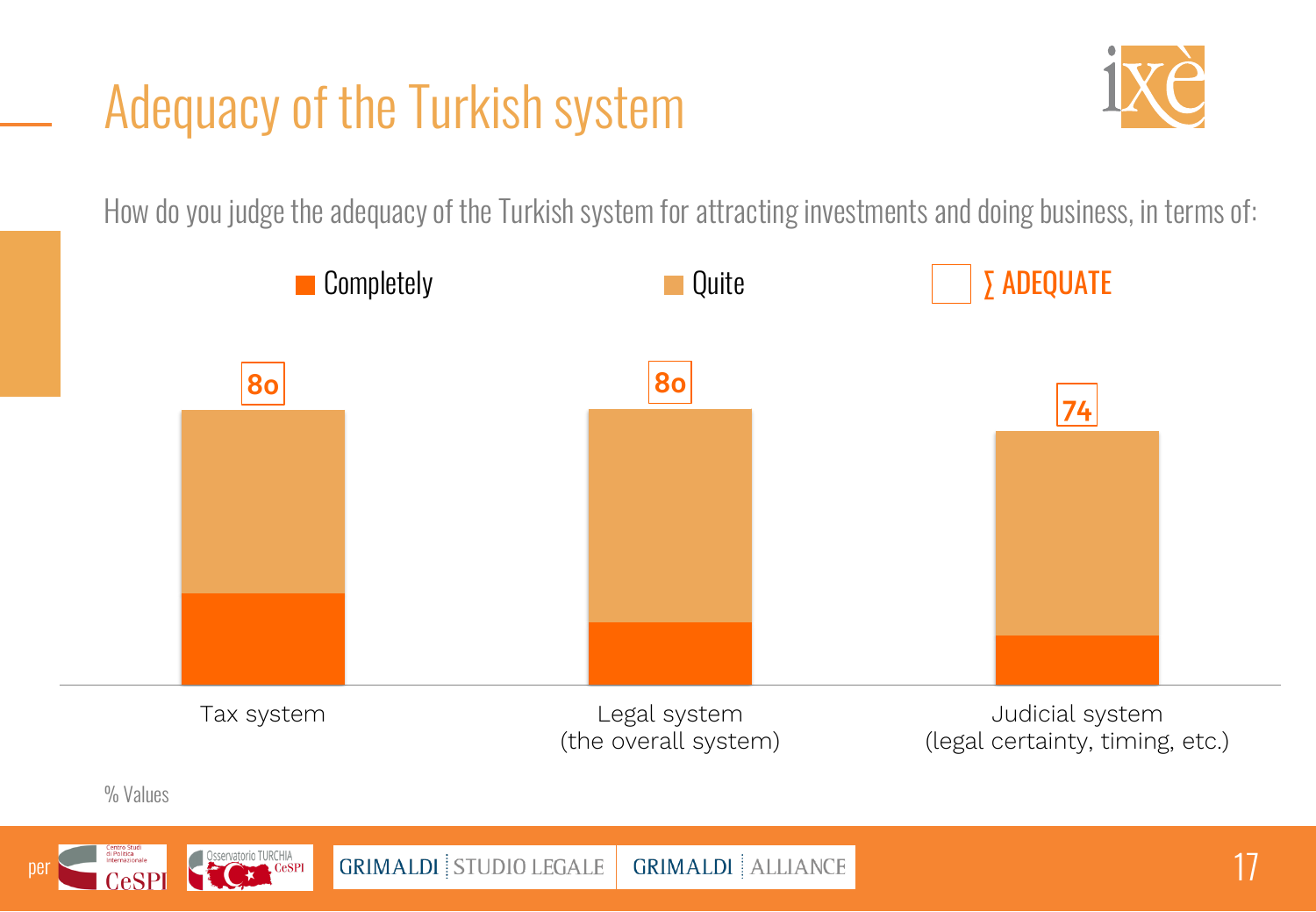#### Secondo te, quali di questi fattori incidono sulla fertilità? multiple and possible. Adequacy of the Turkish system Time comparison

How do you judge the adequacy of the Turkish system for attracting investments and doing business, in terms of: Completely+ Quite adequate %



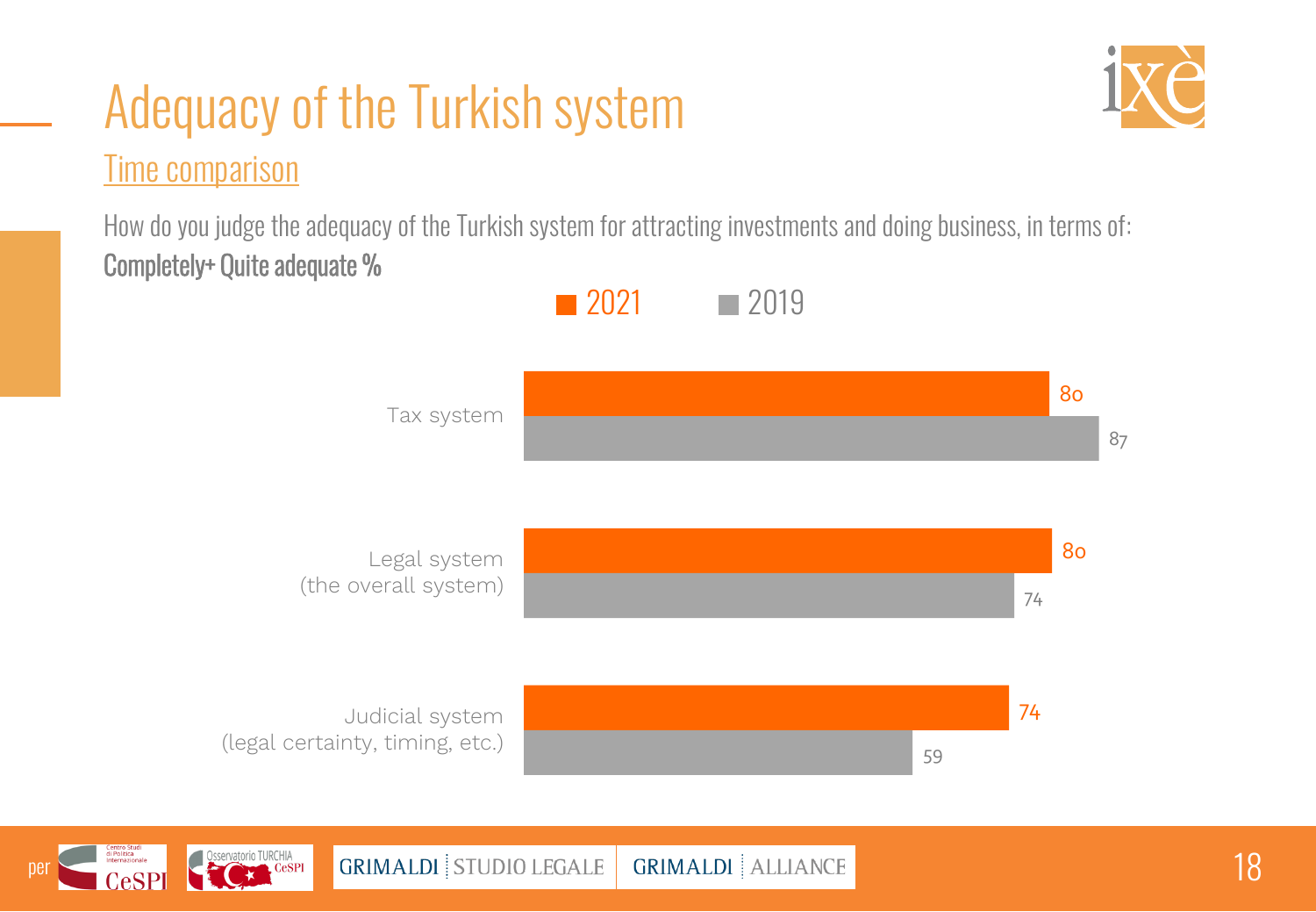### The image of Turkey in Italy





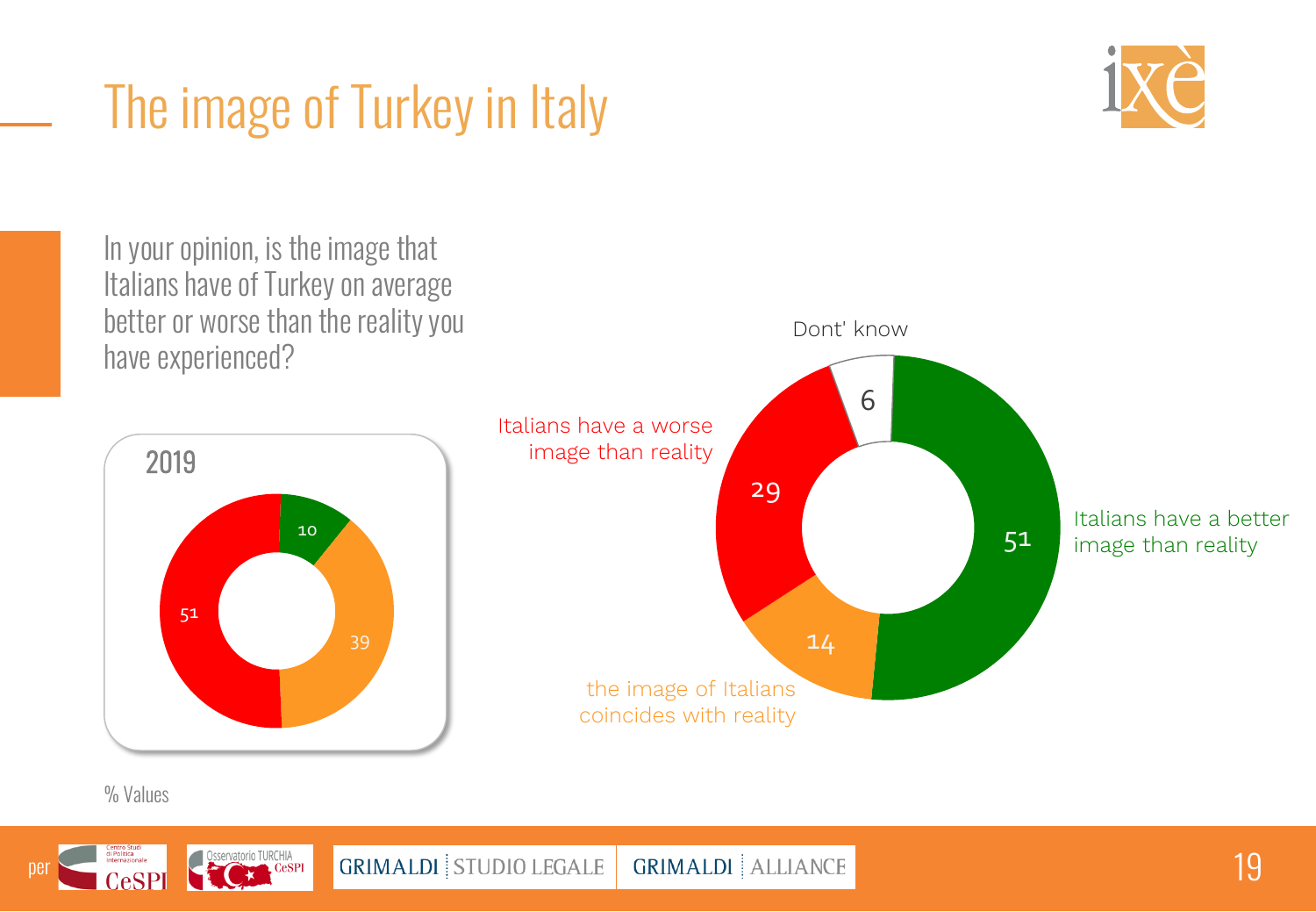#### The commercial partnership

% Values



Italy is Turkey's second trading partner in the European Union and among the top 5 internationally. Do you think that the goal announced by the Turkish government to raise trade with Italy from 20 to 30 billion dollars is achievable?

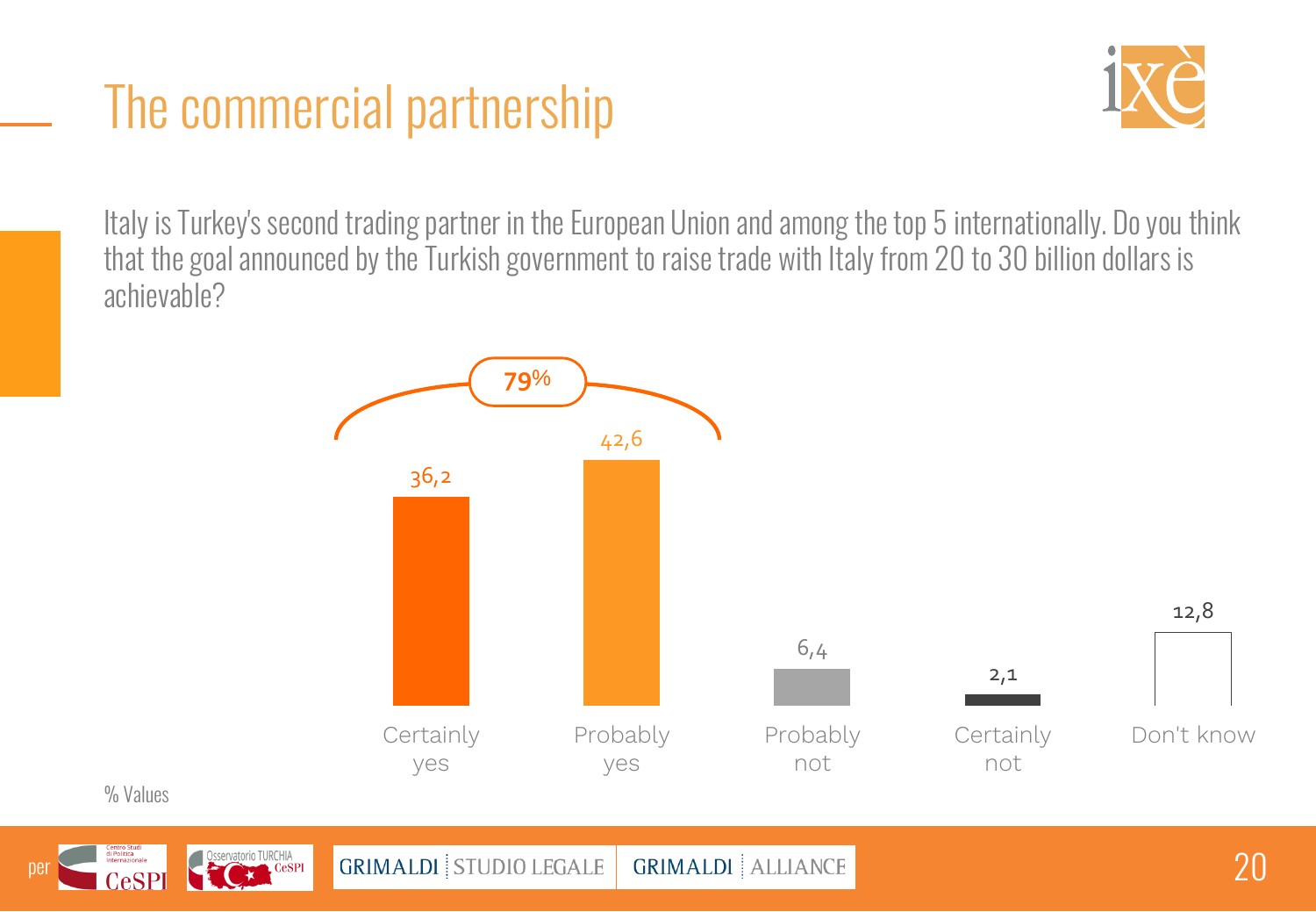# Geopolitical positioning and business



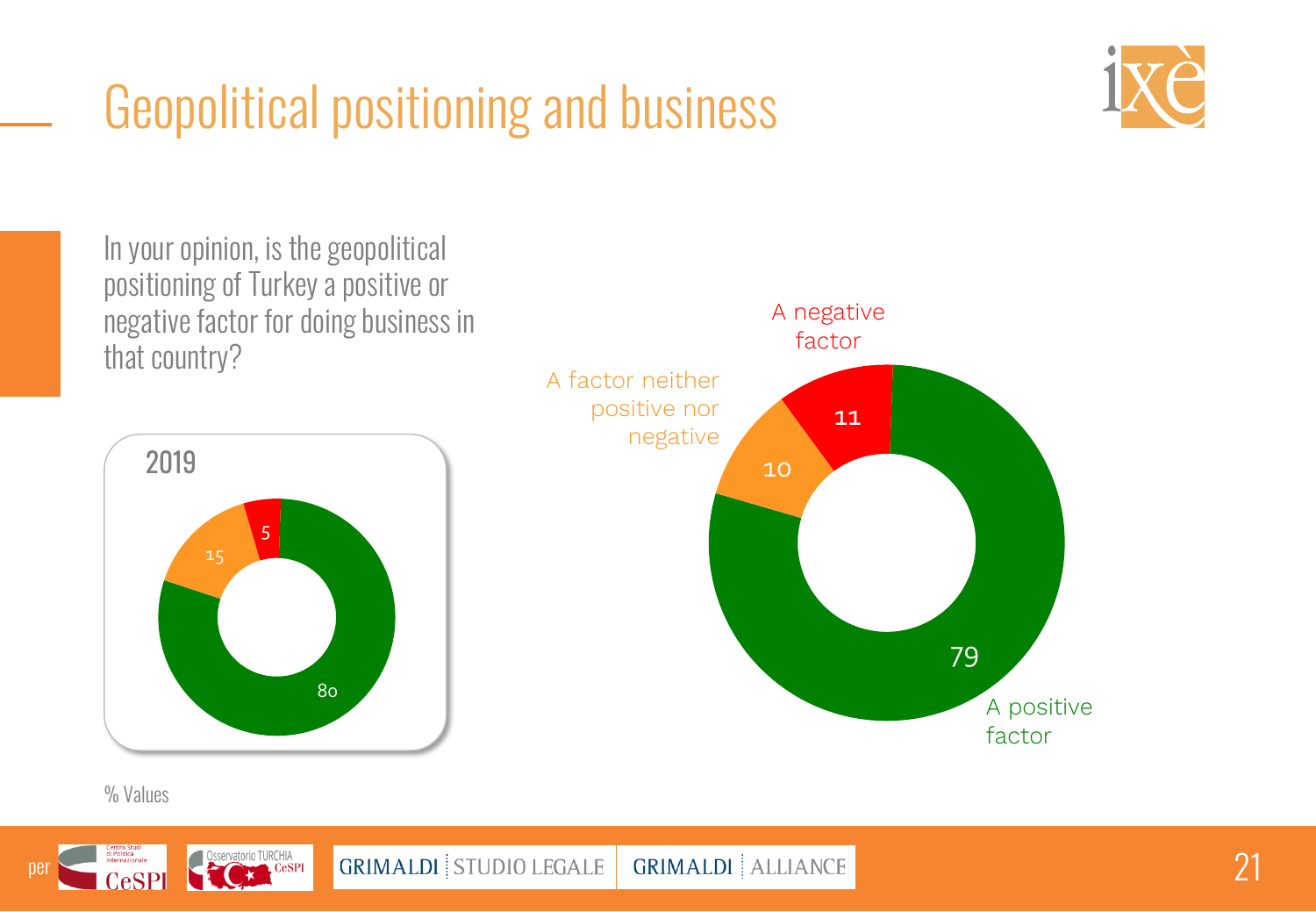#### Turkey as a gateway to other markets



63,0 30,4  $2,2$   $2,2$   $2,2$ To a great extent To a moderate extent To a small extent Not at all Not responding **93**% Do you think that working in the Turkish context can facilitate access to other countries in the area or on the African continent? And would you be in favor of an Italian-Turkish partnership to enter a third market? In favor 88 5 Against Dont' know

% Values



**PER 22 PER 22 CONSERVALDI GRIMALDI** STUDIO LEGALE **GRIMALDI** ALLIANCE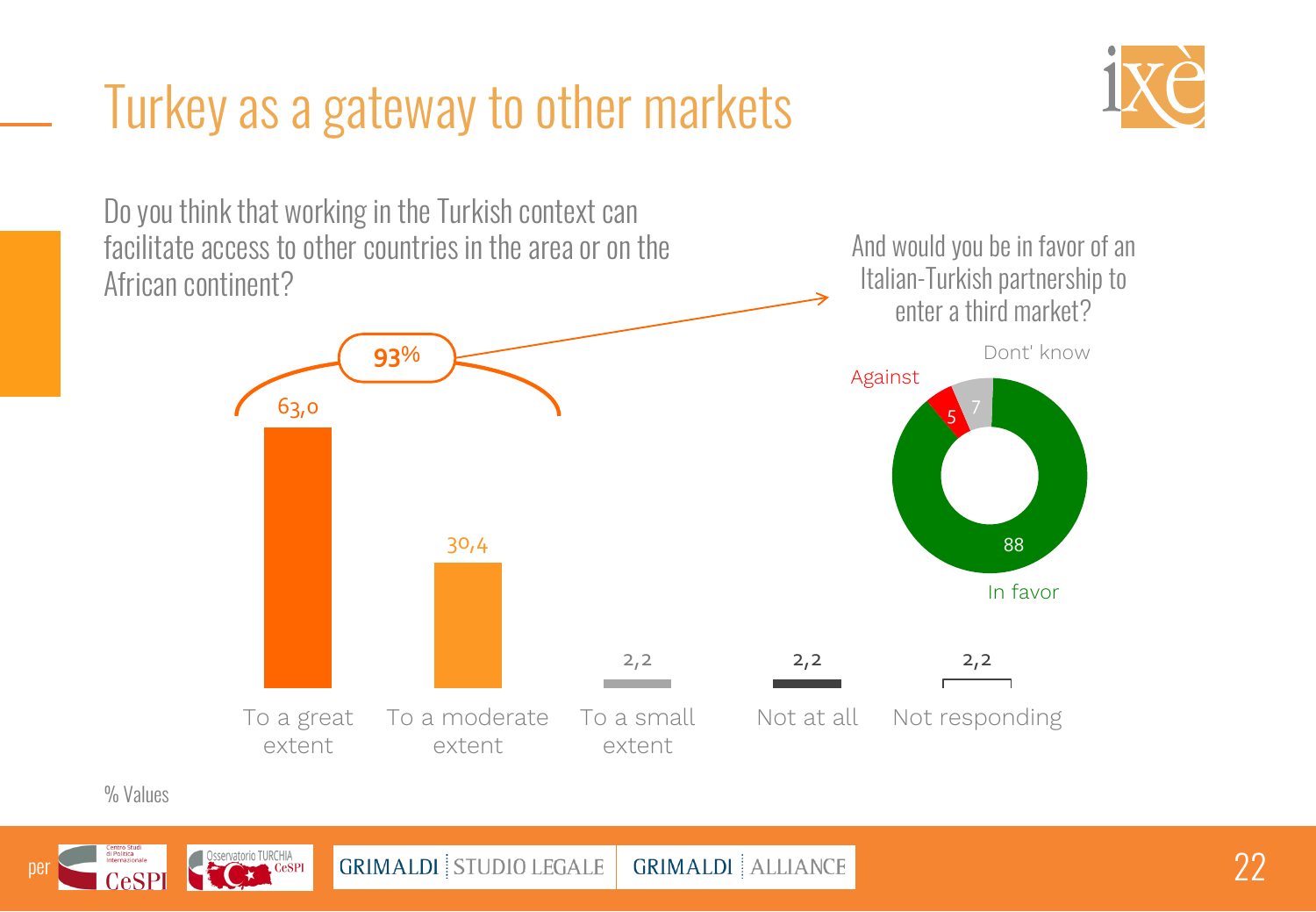### The centrality in supply chains



The pandemic crisis appears to have placed Turkey in a strategic position in the new global supply chains. Do you agree or disagree with this statement?



% Values



Per CeSPI CeSPI CONTROLLE GRIMALDI STUDIO LEGALE GRIMALDI ALLIANCE CONTROLLE CONTROLLE CONTROLLE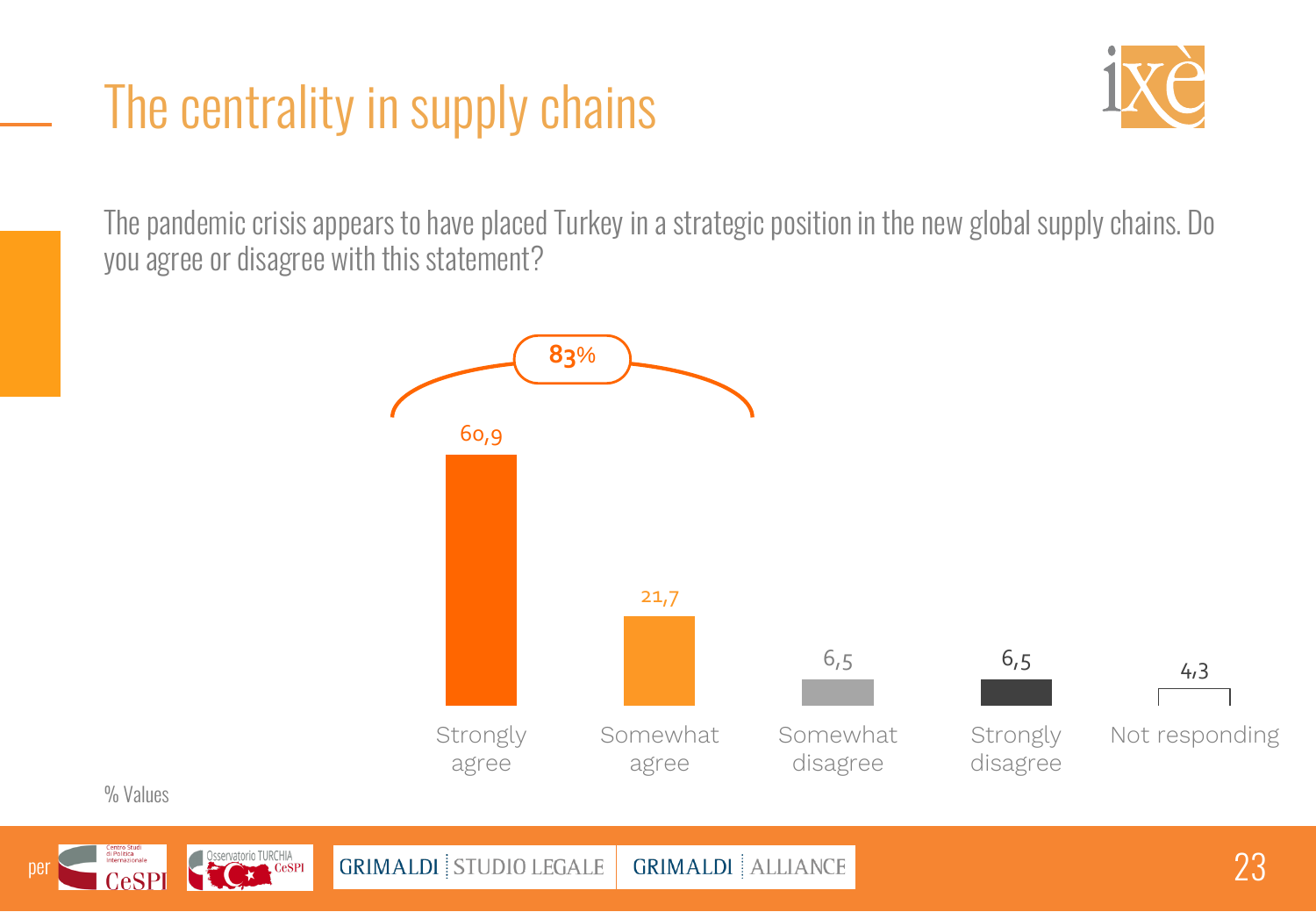# Accession of Turkey to the EU





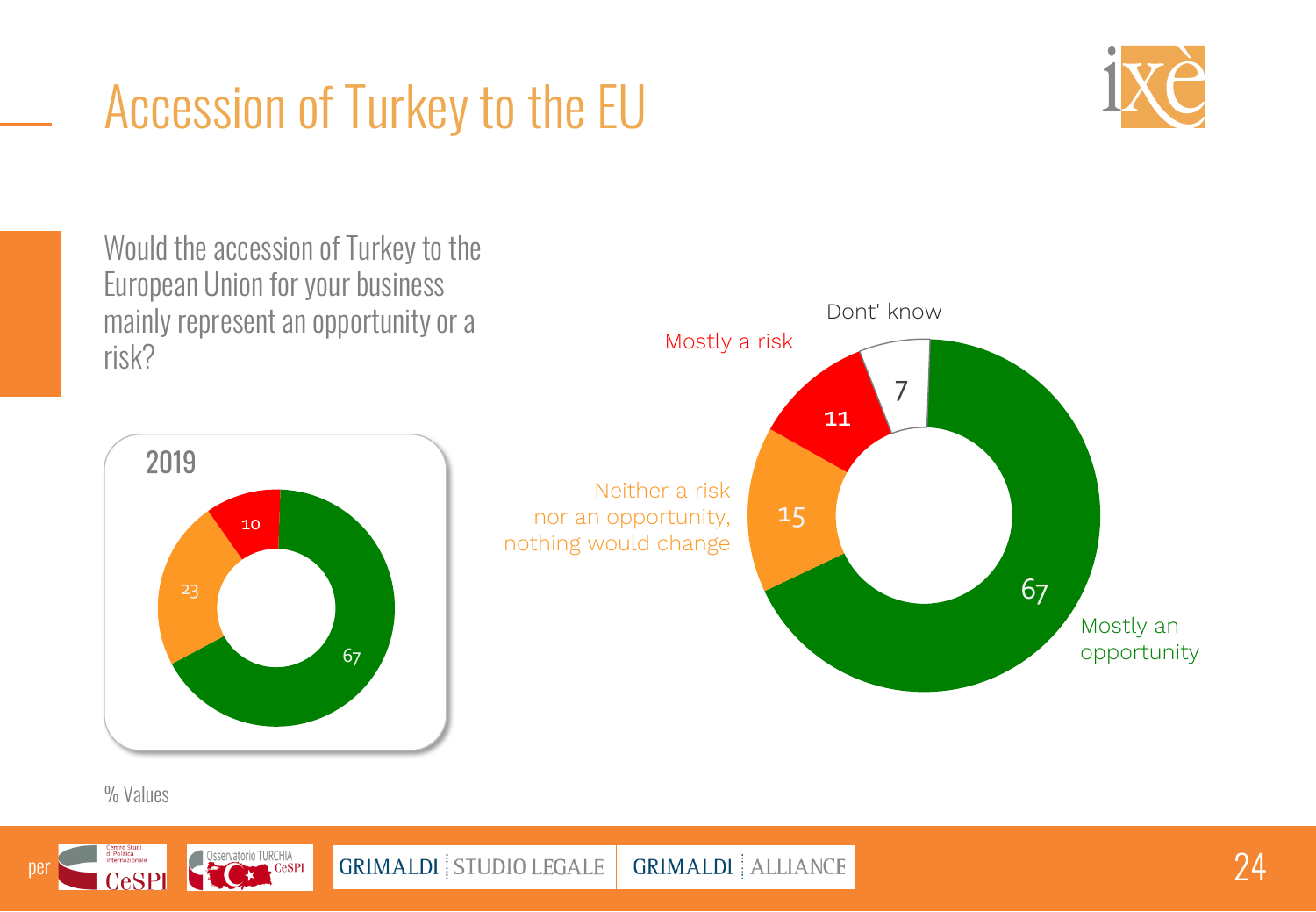#### Turkey and human rights



At the moment, international concerns weigh on Turkey in terms of the degradation of the rule of law and human rights. Do you think that this situation could have a negative impact on the development of your business in this country?





GRIMALDI STUDIO LEGALE GRIMALDI ALLIANCE 1999 1999 1999 1999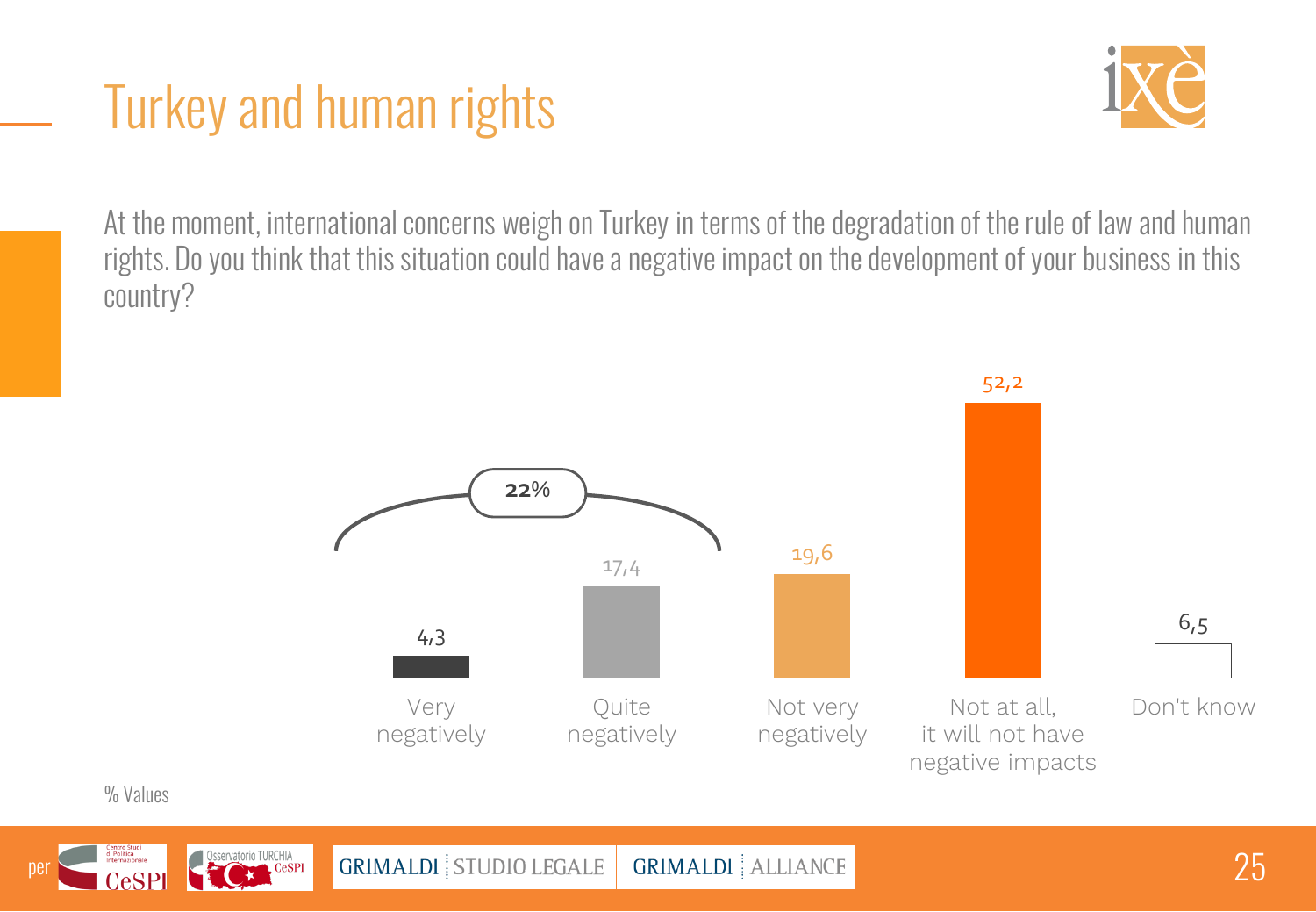#### The camnaion for foreion investmer Multiple The campaign for foreign investments



A massive government campaign was carried out in Turkey to attract foreign investment. You personally





% Values



GRIMALDI STUDIO LEGALE GRIMALDI ALLIANCE AND ANNO 1999 STUDIO LEGALE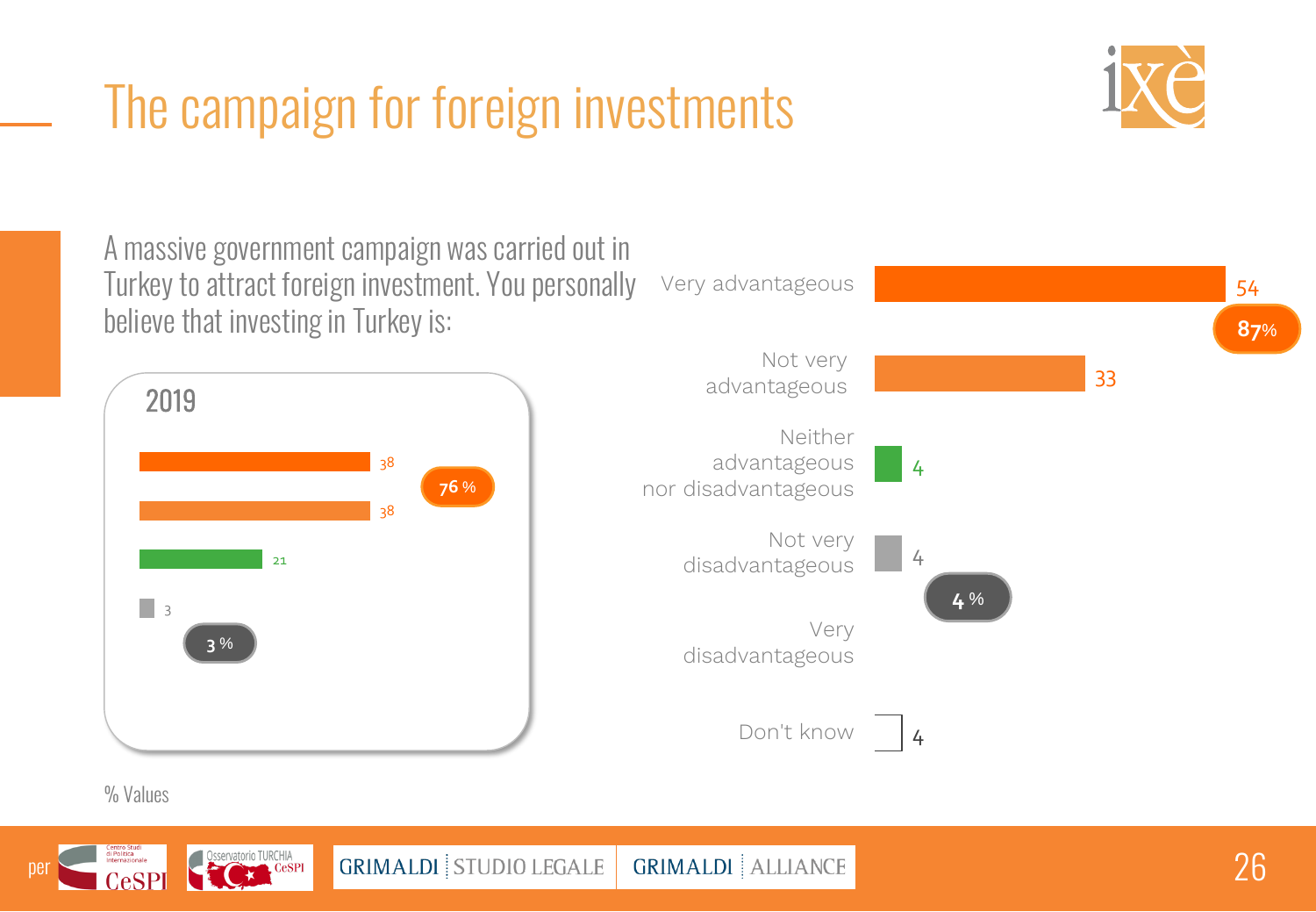### Critical issues for investments in Turkey



In your opinion, what are the main desideroso consulenti sdoganamento critical issues for investments in Turkey? **Example 11 All Sparse 11 All Sparse 11 ASPATENZA** crescente ambio Vegibile locali WORD CLOUD\* esteri giuste alti LT1<sub>nomico</sub> legali mondo gare **Execute** istuttura to cambiare ocale servizio personatassc deprezzamento stituzioni entroterra partner estrema governo diritti spedizioni †11†11 cambi traspor disciplina, sodo agamenti lavorano istruita investitore crediti banche incertezza corruzione gestione <sub>educazione</sub> buona materiale marchio qualificata incentivare turche andare <sub>migliorare</sub> interesse rallenta visione ter ıne ferrovie regolamenti burocrazia giusta facilitare dinamica popolazione diritti-umani umani

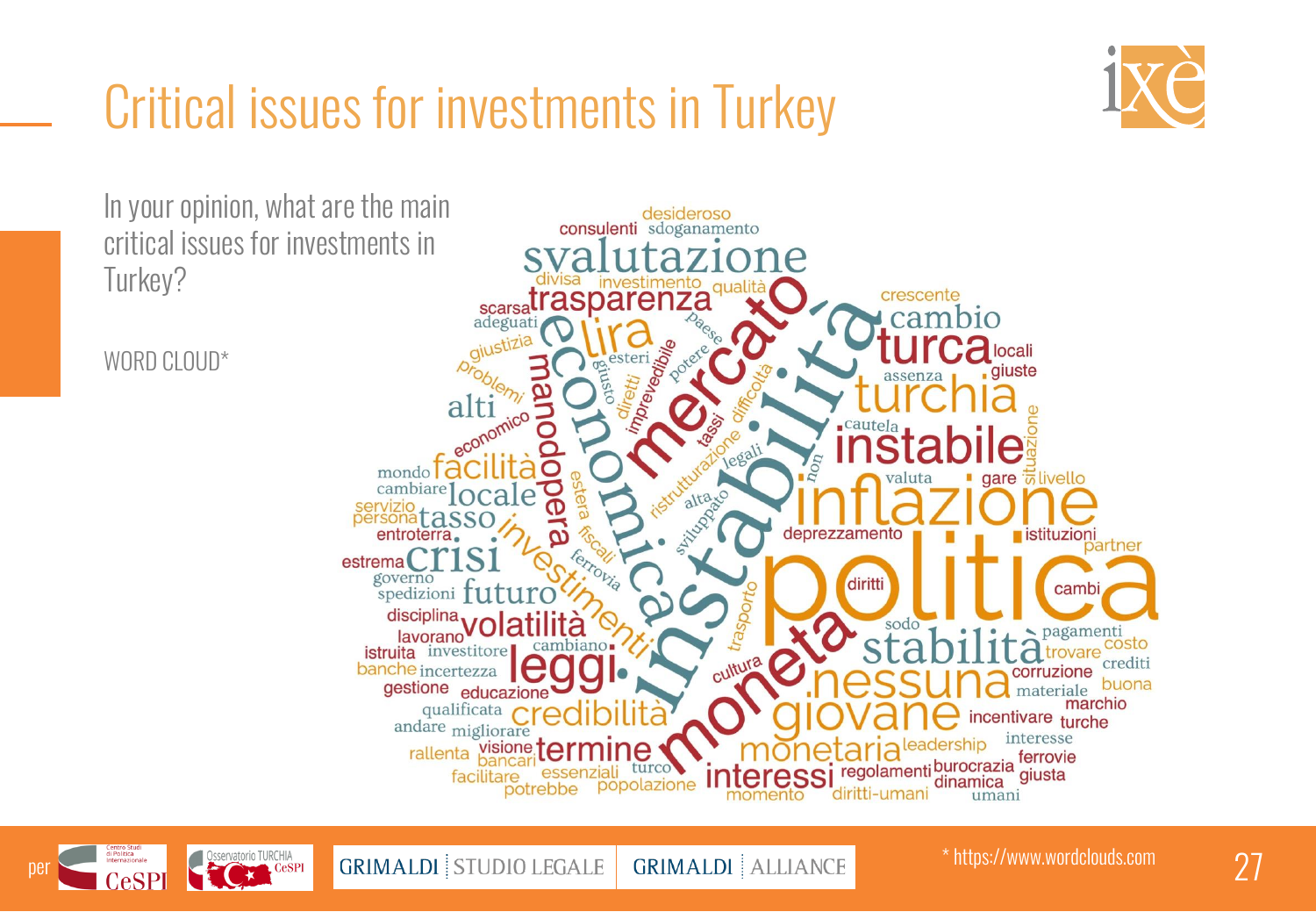#### Infrastructural interventions



Turkey is investing heavily in infrastructure and major works. Do you believe that these infrastructural interventions can facilitate the realization of business and investments in Turkey?



% Values



GRIMALDI STUDIO LEGALE GRIMALDI ALLIANCE ANNO 1999 ANNO 28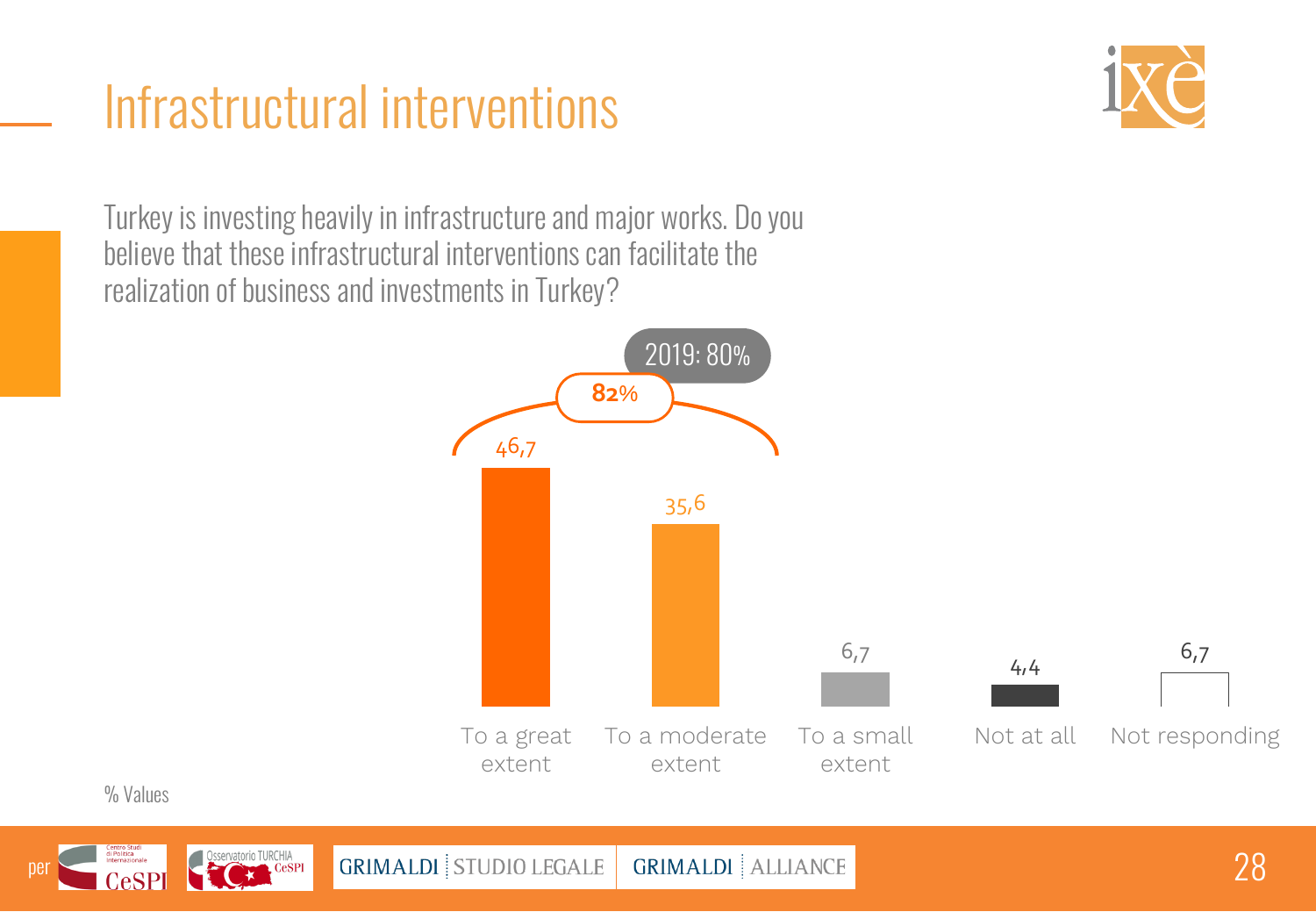#### Monetary stability



How much do you think monetary instability and the recent changes at the top of the Turkish central bank affect those who want to do business in that country?





Per Cespi Cespi Contract of Discreta Cespi Cesar (Cespi Cesar Cesar Cesar Cesar Cesar Cesar Cesar Cesar Cesar Cesar Cesar Cesar Cesar Cesar Cesar Cesar Cesar Cesar Cesar Cesar Cesar Cesar Cesar Cesar Cesar Cesar Cesar Cesa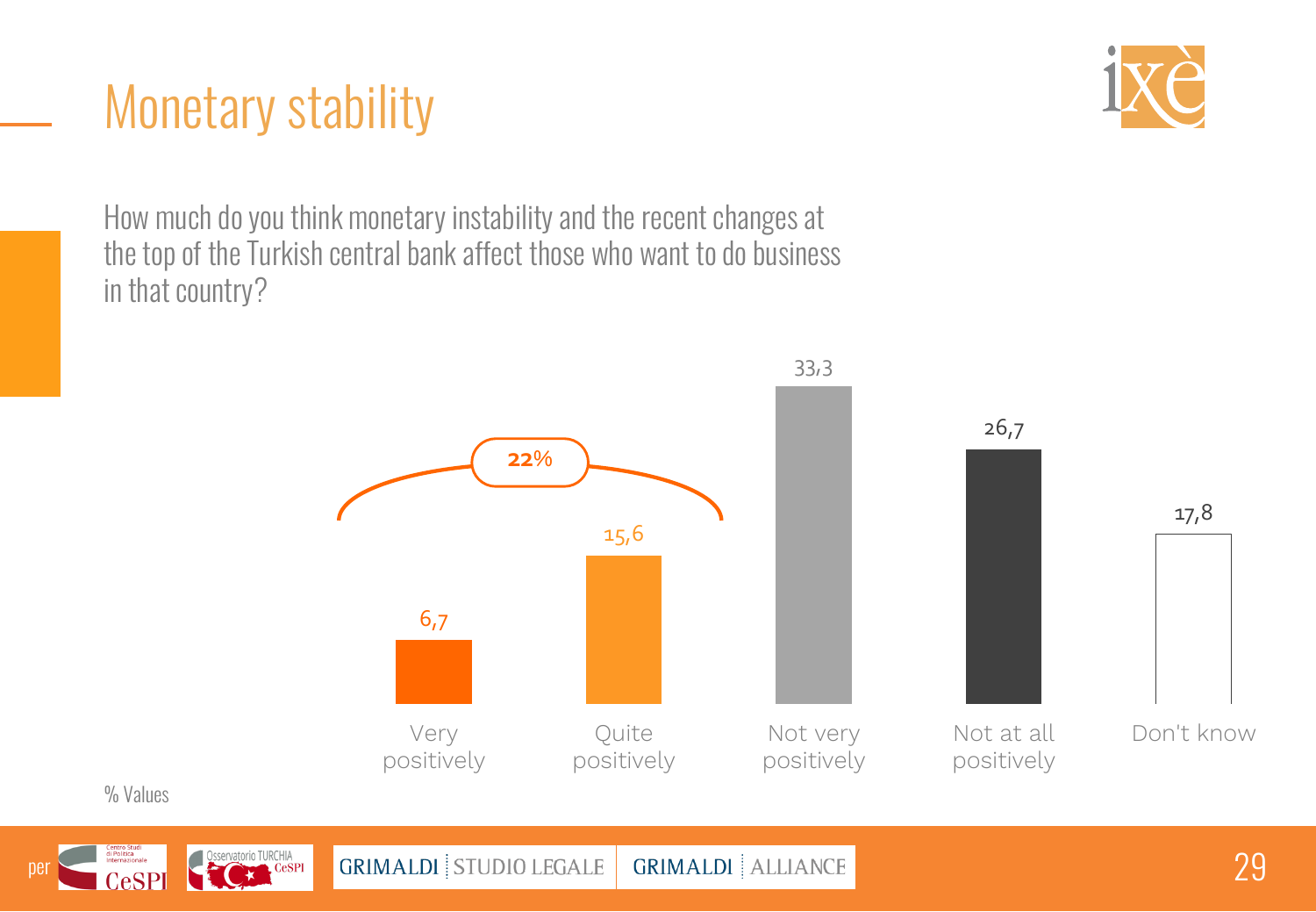# The evolution of the institutional system





Personale Conservation TURCHIA CORSERVATION OF STUDIO LEGALE GRIMALDI ALLIANCE NELL'ANDENE SERVATION DESCRIPTION OF STUDIO LEGALE GRIMALDI ALLIANCE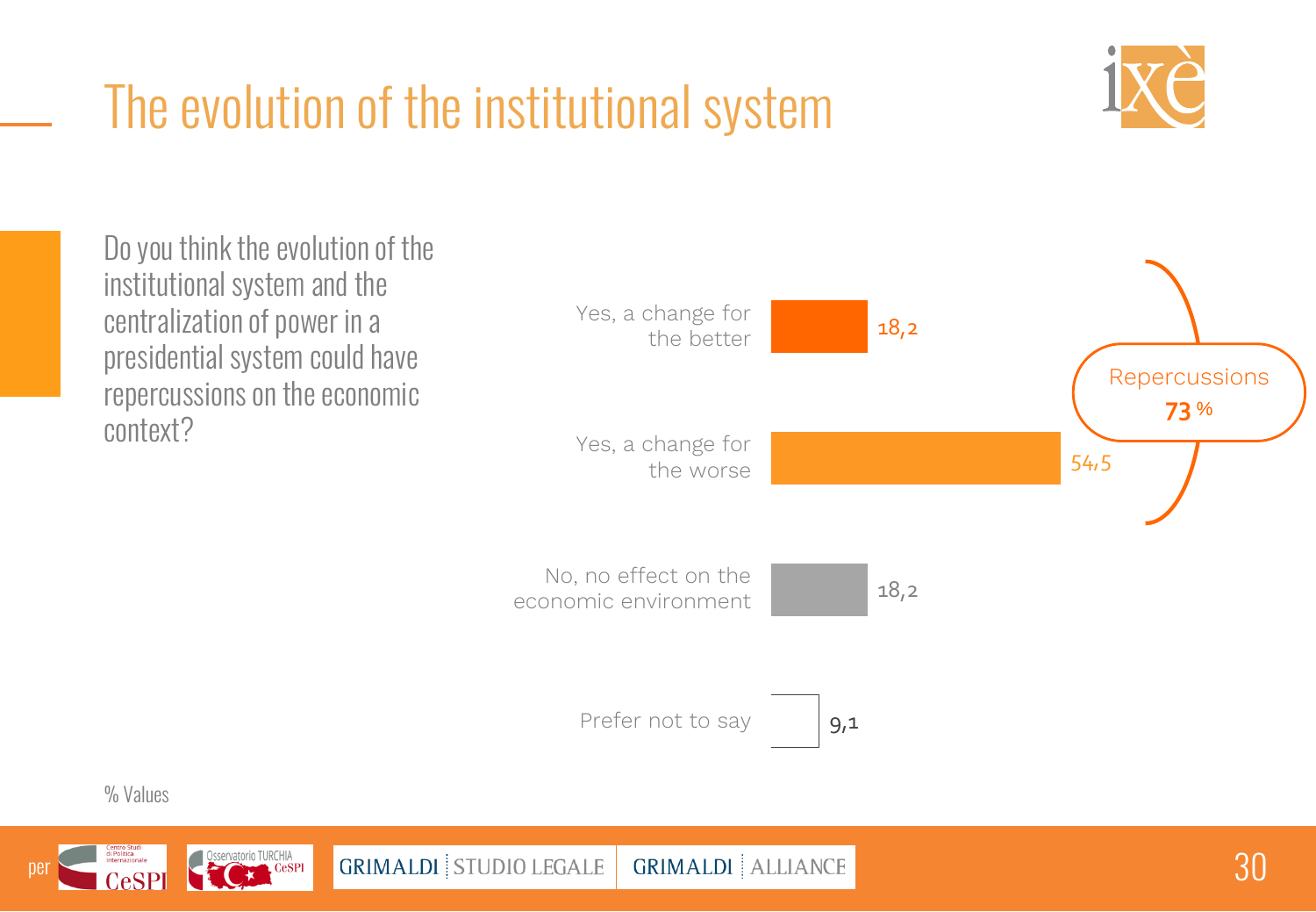### Attractiveness for investments - The Model

All in all, do you think the current Turkish economic model is adequate to attract investment?





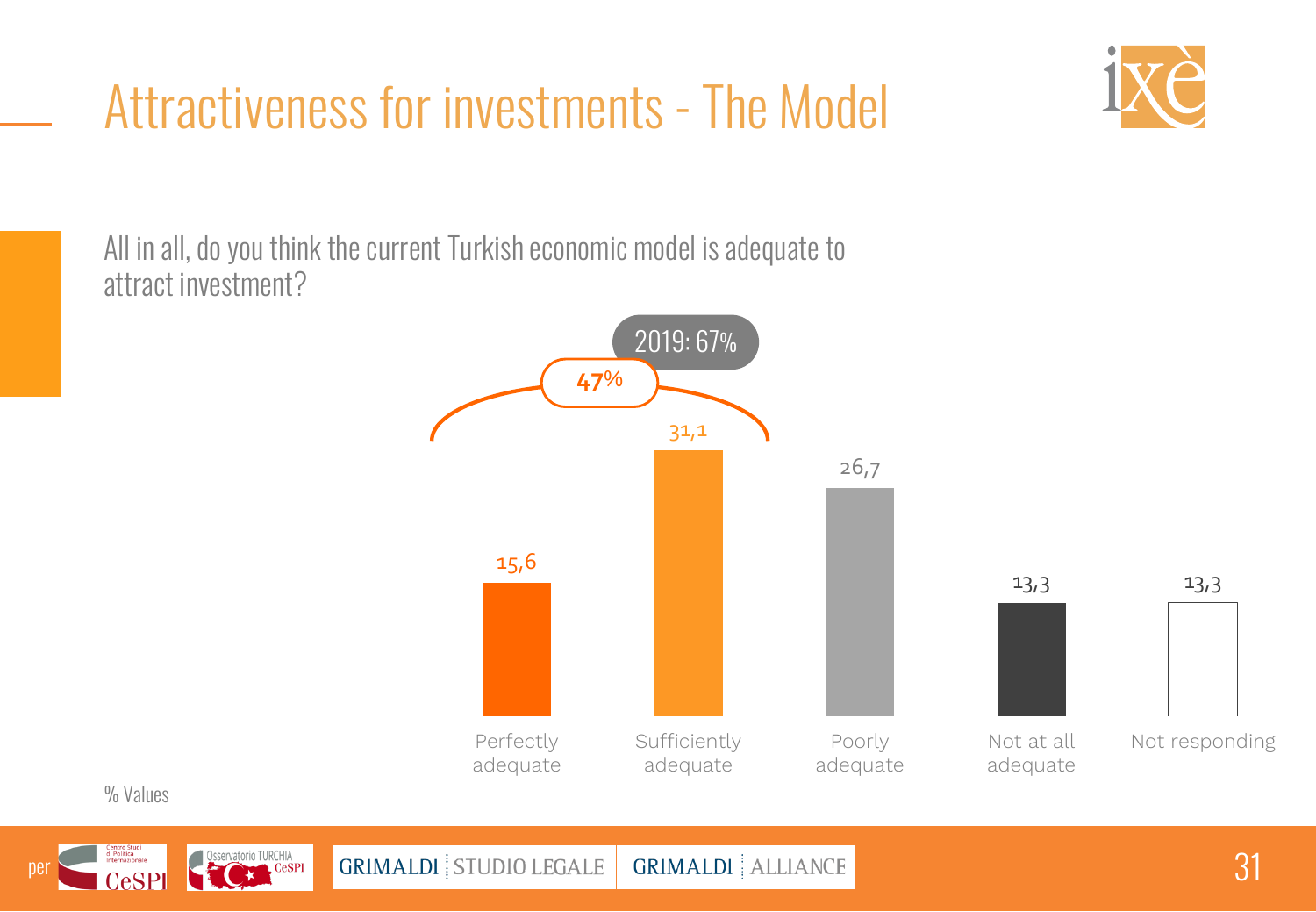

#### Attractiveness for investments - The economic Multiple answers possible. situation

And at this particular time, do you think the Turkish economy is in a good phase to attract investment?